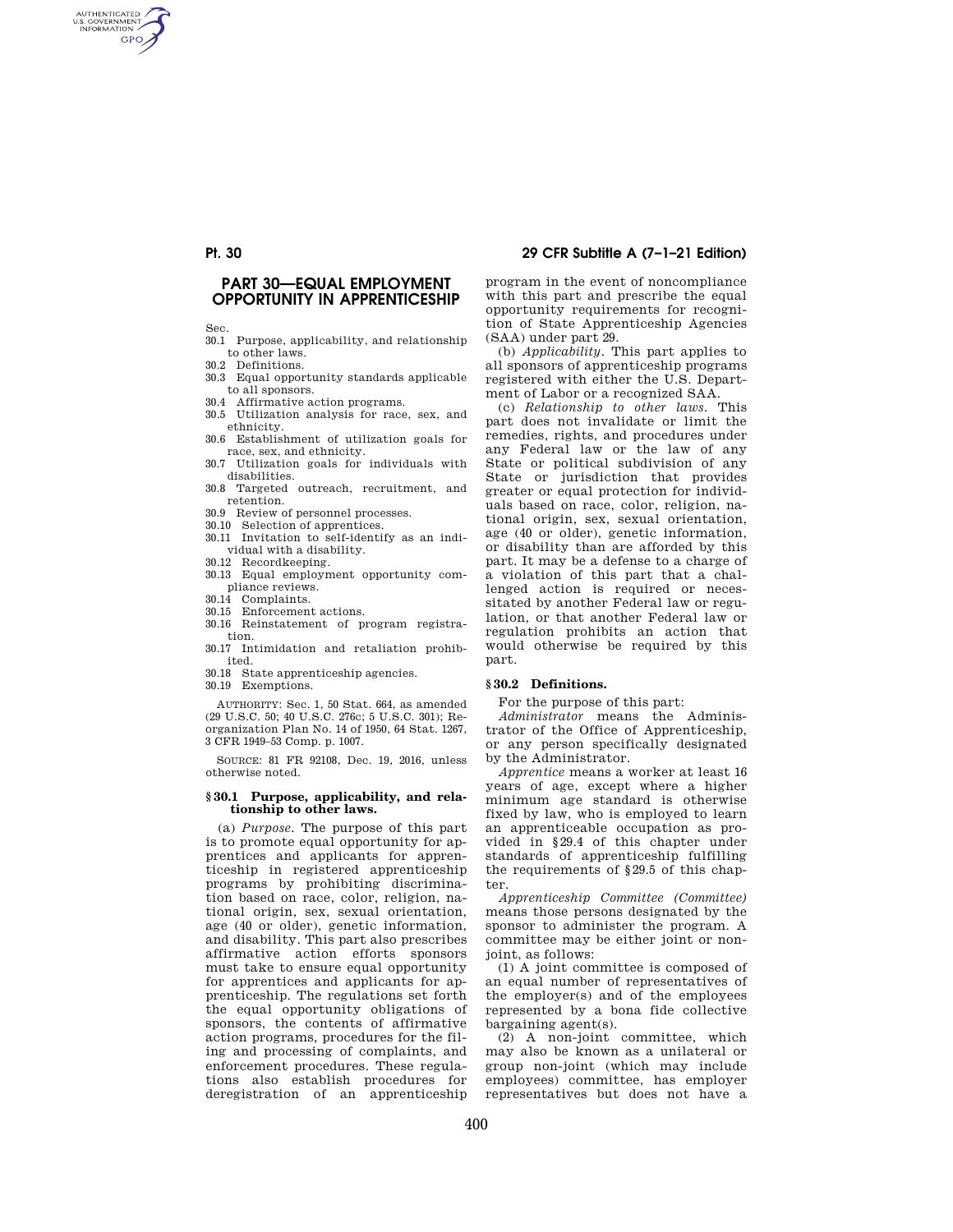bona fide collective bargaining agent as a participant.

*Apprenticeship program* means a plan containing all terms and conditions for the qualification, recruitment, selection, employment and training of apprentices, as required under 29 CFR parts 29 and 30, including such matters as the requirement for a written apprenticeship agreement.

*Department* means the U.S. Department of Labor.

*Direct threat* means a significant risk of substantial harm to the health or safety of the individual or others that cannot be eliminated or reduced by reasonable accommodation. The determination that an individual poses a ''direct threat'' must be based on an individualized assessment of the individual's present ability to safely perform the essential functions of the job. This assessment must be based on a reasonable medical judgment that relies on the most current medical knowledge and/or on the best available objective evidence. In determining whether an individual would pose a direct threat, the factors to be considered include:

(1) The duration of the risk;

(2) The nature and severity of the potential harm;

(3) The likelihood that the potential harm will occur; and

(4) The imminence of the potential harm.

*Disability* 1 means, with respect to an individual:

(1) A physical or mental impairment that substantially limits one or more major life activities of such individual;

(2) A record of such an impairment; or

(3) Being regarded as having such an impairment.

*EEO* means equal employment opportunity.

*Electronic media* means media that electronics or electromechanical energy for the end user (audience) to access the content; and includes, but is not limited to, electronic storage media, transmission media, the Internet, extranet, lease lines, dial-up lines, private networks, and the physical movement of removable/transportable electronic media and/or interactive distance learning.

*Employer* means any person or organization employing an apprentice whether or not such person or organization is a party to an Apprenticeship Agreement with the apprentice.

*Ethnicity,* for purposes of recordkeeping and affirmative action, has the same meaning as under the Office of Management and Budget's Standards for the Classification of Federal Data on Race and Ethnicity, or any successor standards. Ethnicity thus refers to the following designations:

(1) Hispanic or Latino—A person of Cuban, Mexican, Puerto Rican, Cuban, South or Central American, or other Spanish culture or origin, regardless of race.

(2) Not Hispanic or Latino

*Genetic information* means:

(1) Information about—

(i) An individual's genetic tests;

(ii) The genetic tests of that individual's family members;

(iii) The manifestation of disease or disorder in family members of the individual (family medical history);

(iv) An individual's request for, or receipt of, genetic services, or the participation in clinical research that includes genetic services by the individual or a family member of the individual; or

(v) The genetic information of a fetus carried by an individual or by a pregnant woman who is a family member of the individual and the genetic information of any embryo legally held by the individual or family member using an assisted reproductive technology.

(2) Genetic information does not include information about the sex or age of the individual, the sex or age of family members, or information about the race or ethnicity of the individual or

<sup>1</sup>The definitions for the term ''disability'' and other terms relevant to defining disability and disability discrimination standards, including ''direct threat'', ''major life activities'', ''physical or mental impairment", "qualified applicant or apprentice", ''reasonable accommodation'', and ''undue hardship, are taken directly from title I of the Americans with Disabilities Act (ADA), as amended, and from the Equal Employment Opportunity Commission's regulations implementing the ADA at 29 CFR part 1630, to the extent that the ADA, as amended, did not provide a definition.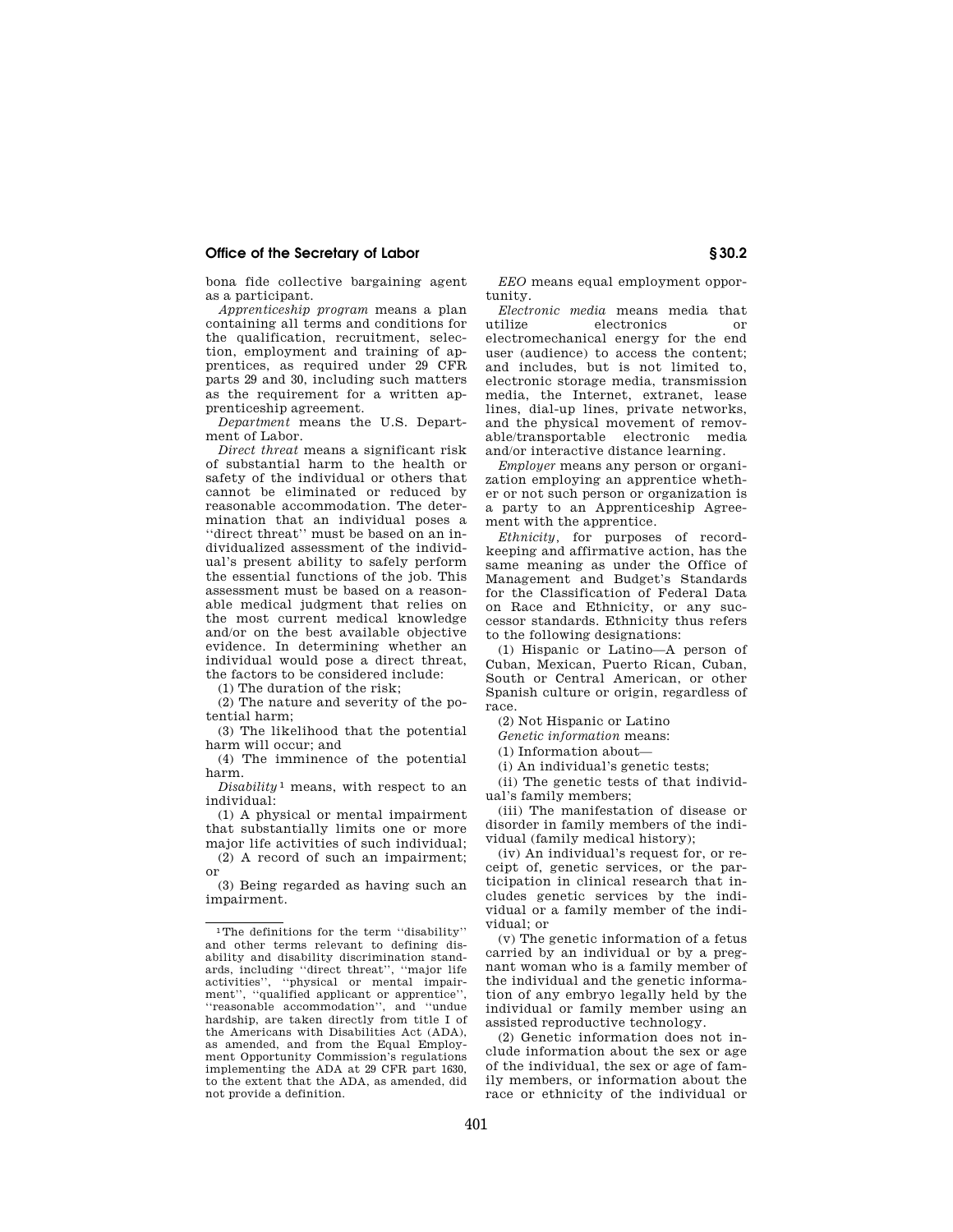# **§ 30.2 29 CFR Subtitle A (7–1–21 Edition)**

family members that is not derived from a genetic test.2

*Journeyworker* means a worker who has attained a level of skill, abilities and competencies recognized within an industry as having mastered the skills and competencies required for the occupation. (Use of the term may also refer to a mentor, technician, specialist or other skilled worker who has documented sufficient skills and knowledge of an occupation, either through formal apprenticeship or through practical on-the-job experience and formal training).

*Major life activities* include, but are not limited to: Caring for oneself, performing manual tasks, seeing, hearing, eating, sleeping, walking, standing, sitting, reaching, lifting, bending, speaking, breathing, learning, reading, concentrating, thinking, communicating, interacting with others, and working. A major life activity also includes the operation of a major bodily function, including but not limited to, functions of the immune system, special sense organs and skin; normal cell growth; and digestive, genitourinary, bowel, bladder, neurological, brain, respiratory, circulatory, cardiovascular, endocrine, hemic, lymphatic, musculoskeletal, and reproductive functions. The operation of a major bodily function includes the operation of an individual organ within a body system.

*Office of Apprenticeship (OA)* means the office designated by the Employment and Training Administration of the U.S. Department of Labor to administer the National Registered Apprenticeship System or its successor organization.

*Physical or mental impairment* means:

(1) Any physiological disorder or condition, cosmetic disfigurement, or anatomical loss affecting one or more body systems, such as neurological, musculoskeletal, special sense organs, respiratory (including speech organs), cardiovascular, reproductive, digestive, genitourinary, immune, circulatory, hemic, lymphatic, skin, and endocrine; or

(2) Any mental or psychological disorder, such as intellectual disability (formerly termed ''mental retardation''), organic brain syndrome, emotional or mental illness, and specific learning disabilities.

*Pre-apprenticeship program* means a training model designed to assist individuals who do not currently possess the minimum requirements for selection into an apprenticeship program to meet the minimum selection criteria established in a program sponsor's apprenticeship standards required under part 29 of this chapter and which maintains at least one documented partnership with a Registered Apprenticeship program. It involves a form of structured workplace education and training in which an employer, employer group, industry association, labor union, community-based organization, or educational institution collaborates to provide formal instruction that will introduce participants to the competencies, skills, and materials used in one or more apprenticeable occupations.

*Qualified applicant or apprentice* is an individual who, with or without reasonable accommodation, can perform the essential functions of the apprenticeship program for which the individual applied or is enrolled.

*Race,* for purposes of recordkeeping and affirmative action, has the same meaning as under the Office of Management and Budget's Standards for the Classification of Federal Data on Race and Ethnicity, or any successor standards. Race thus refers to the following designations:

(1) White—A person having origins in any of the original peoples of Europe, the Middle East, or North Africa.

(2) Black or African American—A person having origins in any of the black racial groups of Africa.

(3) Native Hawaiian or Other Pacific Islander—A person having origins in any of the peoples of Hawaii, Guam, Samoa, or other Pacific Islands.

(4) Asian—A person having origins in any of the original peoples of the Far East, Southeast Asia, or the Indian Subcontinent including, for example, Cambodia, China, India, Japan, Korea,

<sup>2</sup>The definition of the term ''genetic information'' is taken directly from the Genetic Information Nondiscrimination Act of 2008 (GINA) at 42 U.S.C. 2000ff(4) and the EEOC's implementing regulations at 29 CFR 1635.3(c).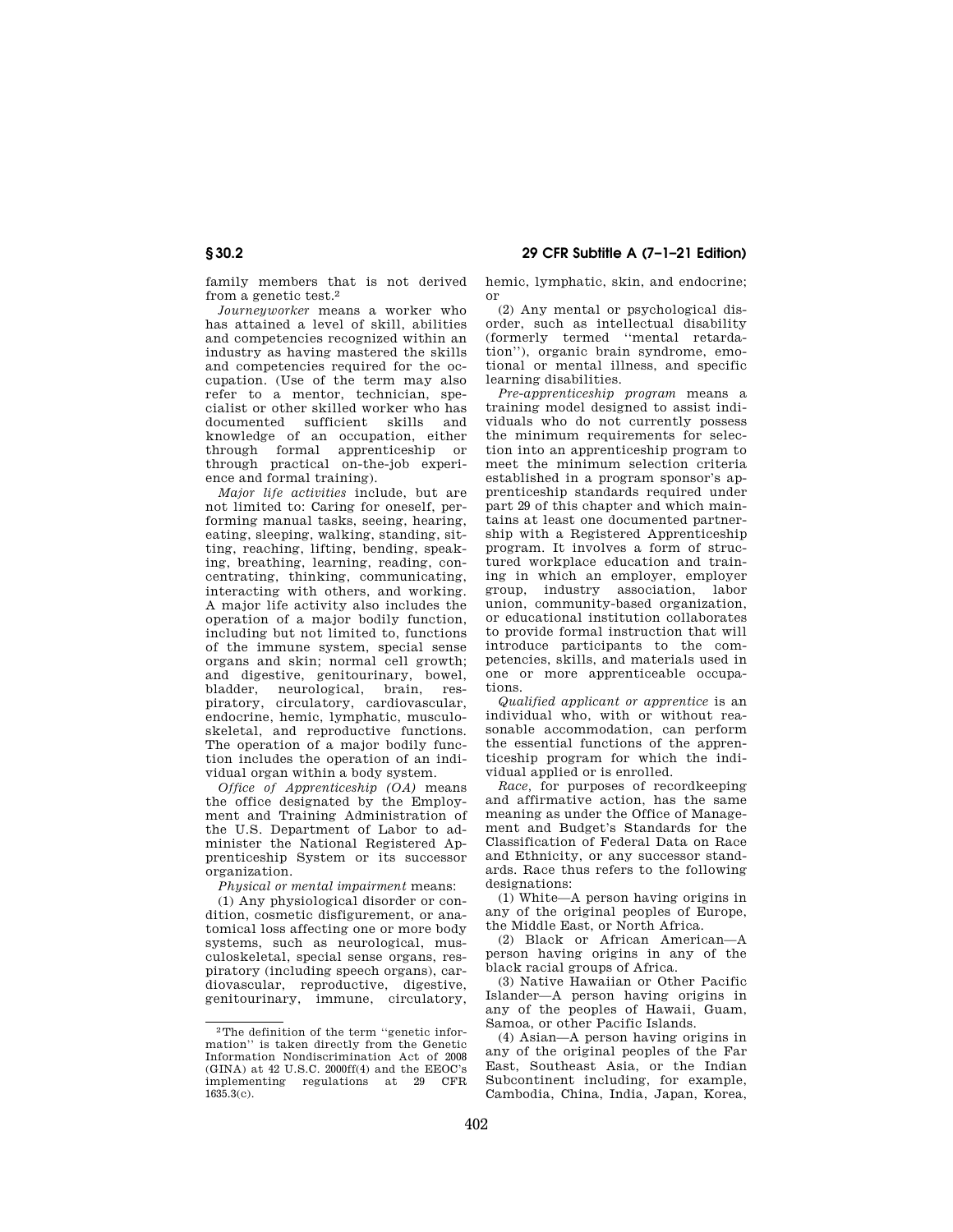Malaysia, Pakistan, the Philippine Islands, Thailand, and Vietnam.

(5) American Indian or Alaska Native—A person having origins in any of the original peoples of North and South America (including Central America), and who maintains tribal affiliation or community attachment.

*Reasonable accommodation*—(1) The term *reasonable accommodation* means:

(i) Modifications or adjustments to a job application process that enable a qualified applicant with a disability to be considered for the position such qualified applicant desires; or

(ii) Modifications or adjustments to the work environment, or to the manner or circumstances under which the position held or desired is customarily performed, that enable a qualified individual with a disability to perform the essential functions of that position; or

(iii) Modifications or adjustments that enable a sponsor's apprentice with a disability to enjoy equal benefits and privileges of apprenticeship as are enjoyed by its other similarly situated apprentices without disabilities.

(2) *Reasonable accommodation* may include but is not limited to:

(i) Making existing facilities used by apprentices readily accessible to and usable by individuals with disabilities; and

(ii) Job restructuring; part-time or modified work schedules; reassignment to a vacant position; acquisition or modifications of equipment or devices; appropriate adjustment or modifications of examinations, training materials, or policies; the provision of qualified readers or interpreters; and other similar accommodations for individuals with disabilities.

(3) To determine the appropriate reasonable accommodation it may be necessary for the sponsor to initiate an informal, interactive process with the qualified individual in need of the accommodation. This process should identify the precise limitations resulting from the disability and potential reasonable accommodations that could overcome those limitations.

*Registration Agency* means the Office of Apprenticeship or a recognized SAA that has responsibility for registering apprenticeship programs and apprentices; providing technical assistance; conducting quality assurance assessments and reviews of registered apprenticeship programs for compliance with the requirements of part 29 and this part.

*Selection procedure* means any measure, combination of measures, or procedure used as a basis for any decision in apprenticeship. Selection procedures include the full range of assessment techniques from traditional paper and pencil tests, performance tests, training programs, or probationary periods and physical, educational, and work experience requirements through informal or casual interviews and unscored application forms.

*Sponsor* means any person, association, committee or organization operating an apprenticeship program, and in whose name the program is (or is to be) registered or approved.

*State Apprenticeship Agency* (SAA) means an agency of a State government that has responsibility and accountability for apprenticeship within the State. Only an SAA may seek recognition from OA as an agency which has been properly constituted under an acceptable law or Executive Order (E.O.), and authorized by OA to register and oversee apprenticeship programs and agreements for Federal purposes.

*Undue hardship*—(1) *In general.* Undue hardship means, with respect to the provision of an accommodation, significant difficulty or expense incurred by a sponsor, when considered in light of the factors set forth in paragraph (b) of this definition.

(2) *Factors to be considered.* In determining whether an accommodation would impose an undue hardship on a sponsor, factors to be considered include:

(i) The nature and net cost of the accommodation needed under this part, taking into consideration the availability of tax credits and deductions, and/or outside funding;

(ii) The overall financial resources of the facility or facilities involved in the provision of the reasonable accommodation, the number of persons employed at such facility, and the effect on expenses and resources;

(iii) The overall financial resources of the sponsor, the overall size of the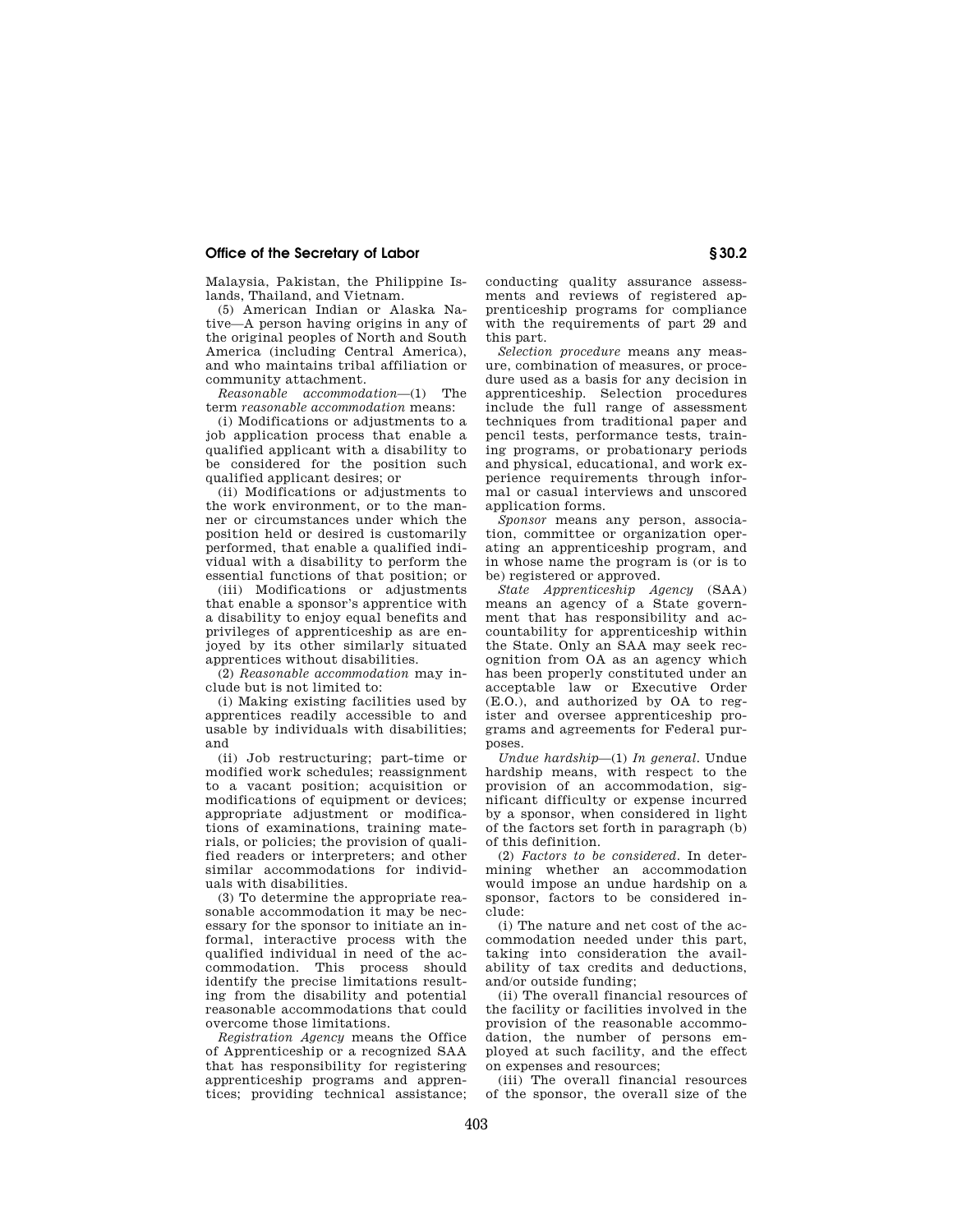registered apprenticeship program with respect to the number of apprentices, and the number, type and location of its facilities;

(iv) The type of operation or operations of the sponsor, including the composition, structure and functions of the workforce of such entity, and the geographic separateness and administrative or fiscal relationship of the facility or facilities in question to the sponsor; and

(v) The impact of the accommodation upon the operation of the facility, including the impact on the ability of other apprentices to perform their duties and the impact on the facility's ability to conduct business.

## **§ 30.3 Equal opportunity standards applicable to all sponsors.**

(a)(1) *Discrimination prohibited.* It is unlawful for a sponsor of a registered apprenticeship program to discriminate against an apprentice or applicant for apprenticeship on the basis of race, color, religion, national origin, sex, sexual orientation, age (40 or older), genetic information, or disability with regard to:

(i) Recruitment, outreach, and selection procedures;

(ii) Hiring and/or placement, upgrading, periodic advancement, promotion, demotion, transfer, layoff, termination, right of return from layoff, and rehiring;

(iii) Rotation among work processes; (iv) Imposition of penalties or other disciplinary action;

(v) Rates of pay or any other form of compensation and changes in compensation;

(vi) Conditions of work;

(vii) Hours of work and hours of training provided;

(viii) Job assignments;

(ix) Leaves of absence, sick leave, or any other leave; and

(x) Any other benefit, term, condition, or privilege associated with apprenticeship.

(2) *Discrimination standards and defenses.* (i) *Race, color, religion, national origin, sex, or sexual orientation.* In implementing this section, the Registration Agency will look to the legal standards and defenses applied under title VII of the Civil Rights Act of 1964,

42 U.S.C. 2000e *et seq.* and Executive Order 11246, as applicable, in determining whether a sponsor has engaged in a practice unlawful under paragraph (a)(1) of this section.

(ii) *Disability.* With respect to discrimination based on a disability, the Registration Agency will apply the same standards, defenses, and exceptions to the definition of disability as those set forth in title I of the Americans with Disabilities Act (ADA), 42 U.S.C. 12112 and 12113, as amended, and the implementing regulations promulgated by the Equal Employment Opportunity Commission (EEOC) at 29 CFR part 1630, which include, among other things, the standards governing reasonable accommodation, medical examinations and disability-related inquiries, qualification standards, and direct threat defense. The Interpretive Guidance on title I of the ADA set out as an appendix to part 1630 issued pursuant to title I may be relied upon for guidance in complying with the nondiscrimination requirements of this part with respect to the treatment of individuals with disabilities.

(iii) *Age.* The Registration Agency will apply the same standards and defenses for age discrimination as those set forth in the Age Discrimination in Employment Act (ADEA), 29 U.S.C. 623, and the implementing regulations promulgated by the EEOC at 29 CFR part 1625.

(iv) *Genetic information.* The Registration Agency will apply the same standards and defenses for discrimination based on genetic information as those set forth in the Genetic Information Nondiscrimination Act (GINA), 42 U.S.C. 2000ff *et seq.* and the implementing regulations promulgated by the EEOC at 29 CFR part 1635.

(b) *General duty to engage in affirmative action.* For each registered apprenticeship program, a sponsor is required to take affirmative steps to provide equal opportunity in apprenticeship. These steps must include:

(1) *Assignment of responsibility.* The sponsor will designate an individual or individuals with appropriate authority under the program, such as an apprenticeship coordinator, to be responsible and accountable for overseeing its commitment to equal opportunity in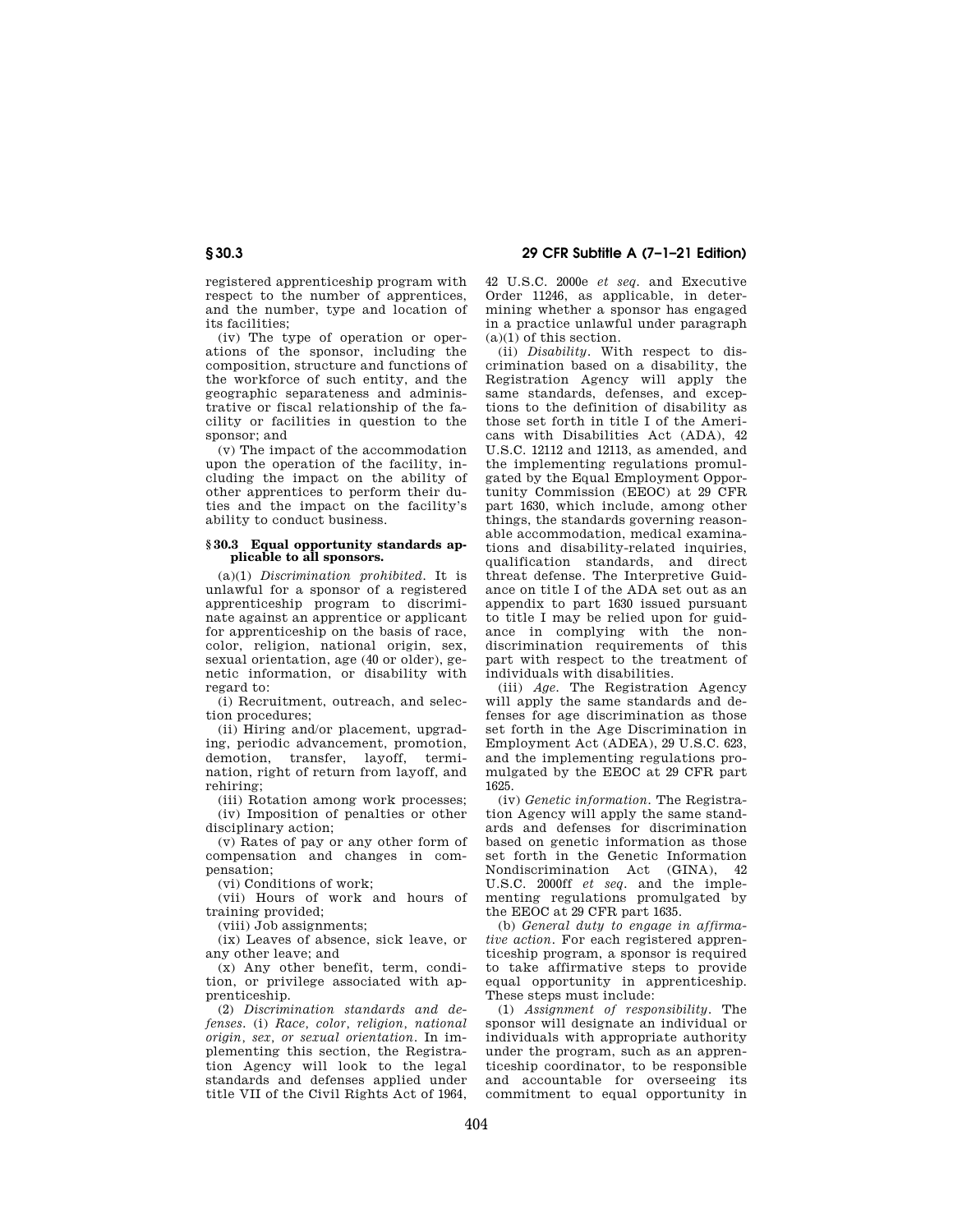registered apprenticeship, including the development and implementation of an affirmative action program as required by §30.4. The individual(s) must have the resources, support of, and access to the sponsor leadership to ensure effective implementation. The individual(s) will be responsible for:

(i) Monitoring all registered apprenticeship activity to ensure compliance with the nondiscrimination and affirmative action obligations required by this part;

(ii) Maintaining records required under this part; and

(iii) Generating and submitting reports as may be required by the Registration Agency.

(2) *Internal dissemination of equal opportunity policy.* The sponsor must inform all applicants for apprenticeship, apprentices, and individuals connected with the administration or operation of the registered apprenticeship program of its commitment to equal opportunity and its affirmative action obligations. In addition, the sponsor must require that individuals connected with the administration or operation of the apprenticeship program take the necessary action to aid the sponsor in meeting its nondiscrimination and affirmative action obligations under this part. A sponsor, at a minimum, is required to:

(i) Publish its equal opportunity pledge—set forth in paragraph (c) of this section—in the apprenticeship standards required under §29.5(b) of this title, and in appropriate publications, such as apprentice and employee handbooks, policy manuals, newsletters, or other documents disseminated by the sponsor or that otherwise describe the nature of the sponsorship;

(ii) Post its equal opportunity pledge from paragraph (c) of this section on bulletin boards, including through electronic media, such that it is accessible to all apprentices and applicants for apprenticeship;

(iii) Conduct orientation and periodic information sessions for individuals connected with the administration or operation of the apprenticeship program, including all apprentices and journeyworkers who regularly work with apprentices, to inform and remind such individuals of the sponsor's equal

employment opportunity policy with regard to apprenticeship, and to provide the training required by paragraph  $(b)(4)(i)$  of this section; and

(iv) Maintain records necessary to demonstrate compliance with these requirements and make them available to the Registration Agency upon request.

(3) *Universal outreach and recruitment.*  The sponsor will implement measures to ensure that its outreach and recruitment efforts for apprentices extend to all persons available for apprenticeship within the sponsor's relevant recruitment area without regard to race, sex, ethnicity, or disability. In furtherance of this requirement, the sponsor must:

(i) Develop and update annually a list of current recruitment sources that will generate referrals from all demographic groups within the relevant recruitment area. Examples of relevant recruitment sources include: The public workforce system's One-Stop Career Centers and local workforce investment boards; community-based organizations; community colleges; vocational, career and technical schools; pre-apprenticeship programs; and Federally-funded, youth job-training programs such as YouthBuild and Job Corps or their successors;

(ii) Identify a contact person, mailing address, telephone number, and email address for each recruitment source; and

(iii) Provide recruitment sources advance notice, preferably 30 days, of apprenticeship openings so that the recruitment sources can notify and refer candidates. Such notification must also include documentation of the sponsor's equal opportunity pledge specified in paragraph (c) of this section.

(4) *Maintaining apprenticeship programs free from harassment, intimidation, and retaliation.* The sponsor must develop and implement procedures to ensure that its apprentices are not harassed because of their race, color, religion, national origin, sex, sexual orientation, age (40 or older), genetic information, or disability and to ensure that its apprenticeship program is free from intimidation and retaliation as prohibited by §30.17. To promote an environment in which all apprentices feel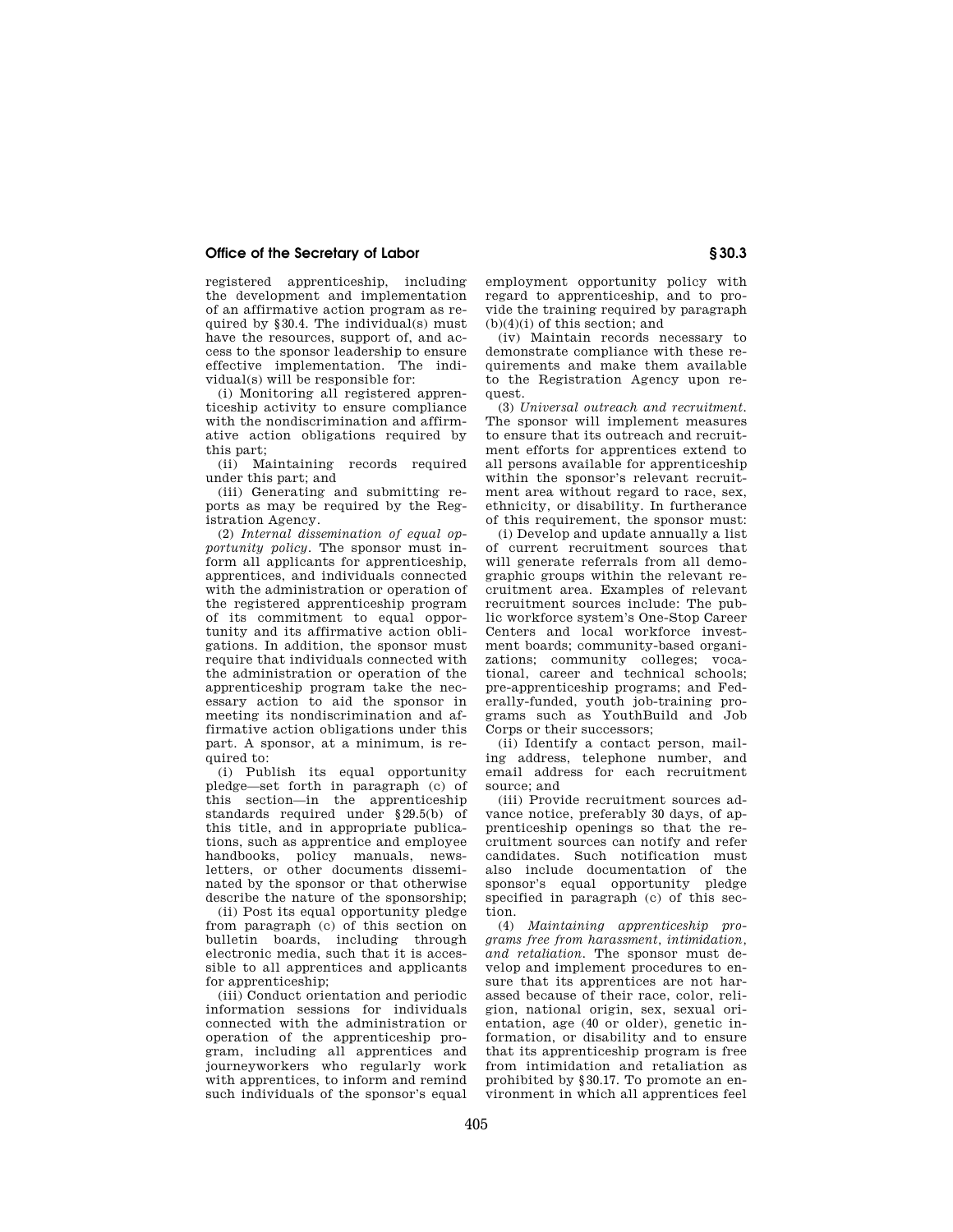safe, welcomed, and treated fairly, the sponsor must ensure the following steps are taken:

(i) Providing anti-harassment training to all individuals connected with the administration or operation of the apprenticeship program, including all apprentices and journeyworkers who regularly work with apprentices. This training must not be a mere transmittal of information, but must include participation by trainees, such as attending a training session in person or completing an interactive training online. The training content must include, at a minimum, communication of the following:

(A) That harassing conduct will not be tolerated;

(B) The definition of harassment and the types of conduct that constitute unlawful harassment on the basis of race, color, religion, national origin, sex, sexual orientation, age (40 or older), genetic information, and disability; and

(C) The right to file a harassment complaint under §30.14 of this part.

(ii) Making all facilities and apprenticeship activities available without regard to race, color, religion, national origin, sex, sexual orientation, age (40 or older), genetic information, or disability except that if the sponsor provides restrooms or changing facilities, the sponsor must provide separate or single-user restrooms and changing facilities to assure privacy between the sexes;

(iii) Establishing and implementing procedures for handling and resolving complaints about harassment and intimidation based on race, color, religion, national origin, sex, sexual orientation, age (40 or older), genetic information, and disability, as well as complaints about retaliation for engaging in protected activity described in §30.17 of this part.

(5) *Compliance with Federal and State equal employment opportunity laws.* The sponsor must comply with all other applicable Federal and State laws and regulations that require equal employment opportunity without regard to race, color, religion, national origin, sex (including pregnancy and gender identity, as applicable), sexual orientation, age (40 or older), genetic informa-

**§ 30.4 29 CFR Subtitle A (7–1–21 Edition)** 

tion, or disability. Failure to comply with such laws if such noncompliance is related to the equal employment opportunity of apprentices and/or graduates of such an apprenticeship programs under this part is grounds for deregistration or the imposition of other enforcement actions in accordance with §30.15.

(c) *Equal opportunity pledge.* (1) Each sponsor of an apprenticeship program must include in its Standards of Apprenticeship and apprenticeship opportunity announcements the following equal opportunity pledge:

[Name of sponsor] will not discriminate against apprenticeship applicants or apprentices based on race, color, religion, national origin, sex (including pregnancy and gender identity), sexual orientation, genetic information, or because they are an individual with a disability or a person 40 years old or older. [Name of sponsor] will take affirmative action to provide equal opportunity in apprenticeship and will operate the apprenticeship program as required under Title 29 of the Code of Federal Regulations, part 30.

(2) The nondiscrimination bases listed in this pledge may be broadened to conform to consistent State and local requirements. Sponsors may include additional protected bases but may not exclude any of the bases protected by this part.

(d) *Compliance.* (1) Current sponsors: A sponsor that has a registered apprenticeship program as of the effective date of this regulation must comply with all obligations of this section within 180 days of the effective date of this rule.

(2) New sponsors: A sponsor registering with a Registration Agency after the effective date of this regulation shall comply with all obligations of this section upon registration or 180 days after the effective date of this regulation, whichever is later.

[81 FR 92108, Dec. 19, 2016, as amended at 84 FR 3301, Feb. 12, 2019]

## **§ 30.4 Affirmative action programs.**

(a) *Definition and purpose.* As used in this part:

(1) An affirmative action program is designed to ensure equal opportunity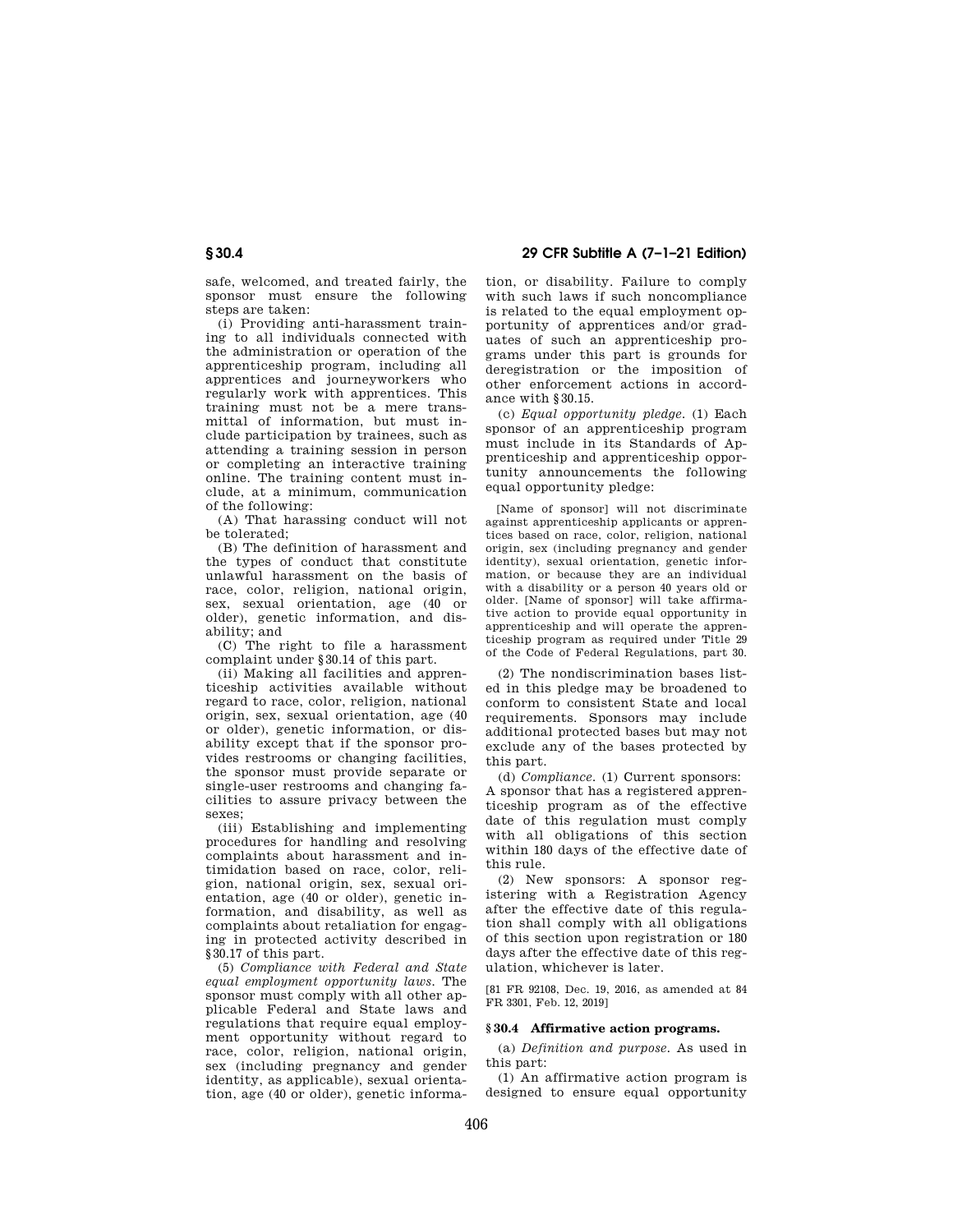and prevent discrimination in apprenticeship programs. An affirmative action program is more than mere passive nondiscrimination. Such a program requires the sponsor to take affirmative steps to encourage and promote equal opportunity, to create an environment free from discrimination, and to address any barriers to equal opportunity in apprenticeship. An affirmative action program is more than a paperwork exercise. It includes those policies, practices, and procedures, including self-analyses, that the sponsor implements to ensure that all qualified applicants and apprentices are receiving an equal opportunity for recruitment, selection, advancement, retention and every other term and privilege associated with apprenticeship. An affirmative action program should be a part of the way the sponsor regularly conducts its apprenticeship program.

(2) A central premise underlying affirmative action is that, absent discrimination, over time a sponsor's apprenticeship program, generally, will reflect the sex, race, ethnicity, and disability profile of the labor pools from which the sponsor recruits and selects. Consistent with this premise, affirmative action programs contain a diagnostic component which includes quantitative analyses designed to evaluate the composition of the sponsor's apprenticeship program and compare it to the composition of the relevant labor pools. If women, individuals with disabilities, or individuals from a particular minority group, for example, are not being admitted into apprenticeship at a rate to be expected given their availability in the relevant labor pool, the sponsor's affirmative action program must include specific, practical steps designed to address any barriers to equal opportunity that may be contributing to this underutilization.

(3) Effective affirmative action programs include internal auditing and reporting systems as a means of measuring the sponsor's progress toward achieving an apprenticeship program that would be expected absent discrimination.

(4) An affirmative action program also ensures equal opportunity in apprenticeship by incorporating the sponsor's commitment to equality in every aspect of the apprenticeship program. Therefore, as part of its affirmative action program, a sponsor must monitor and examine its employment practices, policies and decisions and evaluate the impact such practices, policies and decisions have on the recruitment, selection and advancement of apprentices. It must evaluate the impact of its employment and personnel policies on minorities, women, and persons with disabilities, and revise such policies accordingly where such policies or practices are found to create a barrier to equal opportunity.

(5) The commitments contained in an affirmative action program are not intended and must not be used to discriminate against any qualified applicant or apprentice on the basis of race, color, religion, national origin, sex, sexual orientation, age (40 or older), genetic information, or disability.

(b) *Adoption of affirmative action programs.* Sponsors other than those identified in paragraph (d) of this section must develop and maintain an affirmative action program, setting forth that program in a written plan. The components of the written plan, as detailed in §§30.5 through 30.9, must be developed in accordance with the respective compliance dates and made available to the Registration Agency any time thereafter upon request.

(c) *Contents of affirmative action programs.* An affirmative action program must include the following components in addition to those required of all sponsors by §30.3(a):

(1) Utilization analysis for race, sex, and ethnicity, as described in §30.5;

(2) Establishment of utilization goals for race, sex, and ethnicity, as described in  $830.6$ ;

(3) Utilization goals for individuals with disabilities, as described in  $830.7$ 

(4) Targeted outreach, recruitment, and retention, as described in §30.8;

(5) Review of personnel processes, as described in §30.9; and

(6) Invitations to self-identify, as described in §30.11

(d) *Exemptions*—(1) *Programs with fewer than five apprentices.* A sponsor is exempt from the requirements of paragraphs (b) and (c) of this section if the sponsor's apprenticeship program has fewer than five apprentices registered,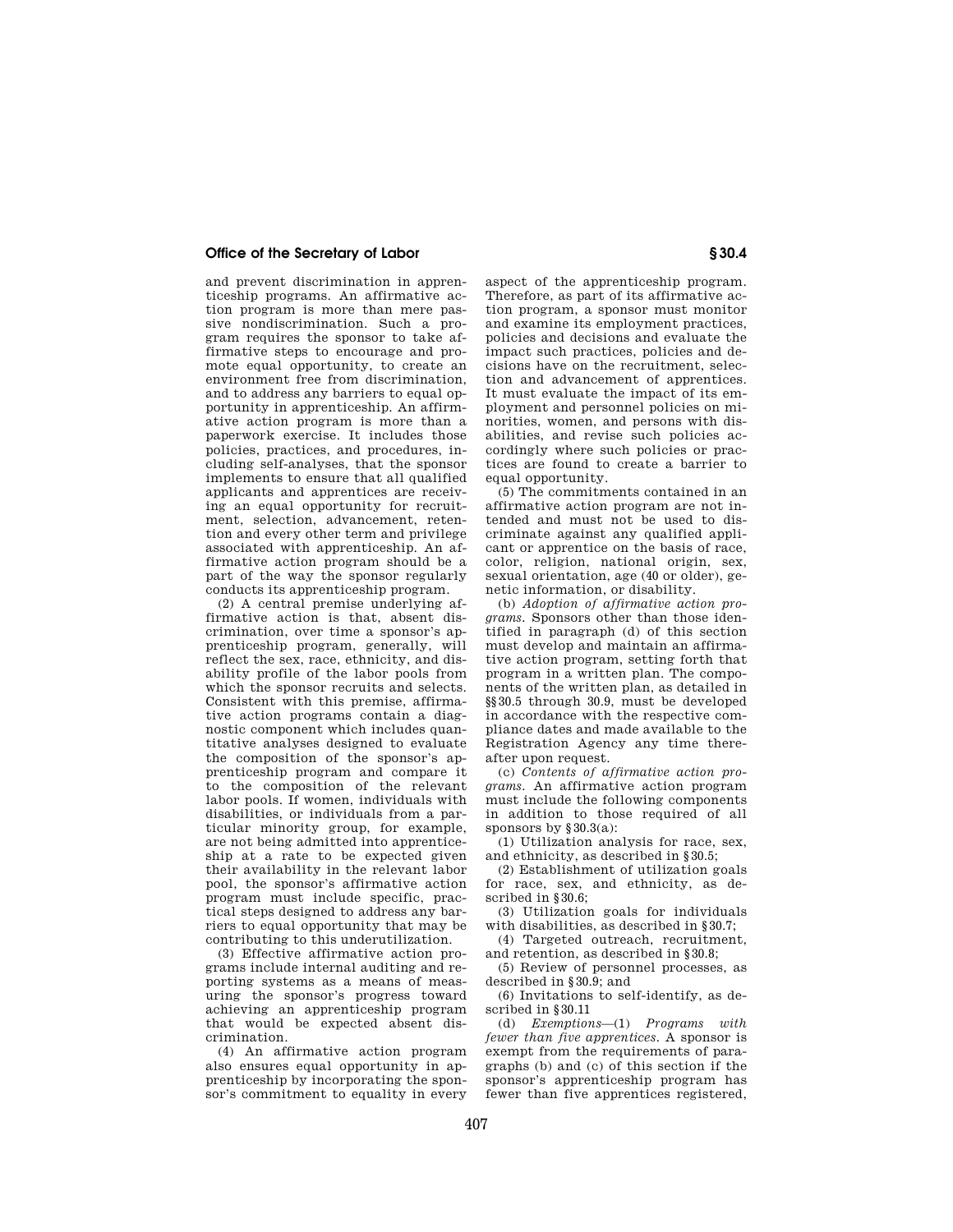unless such program was adopted to circumvent the requirements of this section.

(2) *Programs subject to approved equal employment opportunity programs.* A sponsor is exempt from the requirements of paragraphs (b) and (c) of this section if the sponsor both submits to the Registration Agency satisfactory evidence that it is in compliance with an equal employment opportunity program providing for affirmative action in apprenticeship, including the use of goals for any underrepresented group or groups of individuals, which has been approved as meeting the requirements of either title VII of the Civil Rights Act of 1964, as amended (42 U.S.C. 2000e *et seq.*) and agrees to extend such program to include individuals with disabilities, or if the sponsor submits to the Registration Agency satisfactory evidence that it is in compliance with an equal employment opportunity program providing for affirmative action in apprenticeship, including the use of goals for any underrepresented group or groups of individuals, which has been approved as meeting the requirements of both Executive Order 11246, as amended, and section 503 of the Rehabilitation Act, as amended (29 U.S.C. 793), and their implementing regulations at title 41 of the Code of Federal Regulations, Chapter 60: *Provided,* That programs approved, modified or renewed subsequent to the effective date of this amendment will qualify for this exception only if the goals for any underrepresented group for the selection of apprentices provided for in such programs are likely to be equal to or greater than the goals required under this part.

(e) *Written affirmative action plans.*  Sponsors required to undertake an affirmative action program must create and update a written document memorializing and discussing the contents of the program set forth in paragraph (c) of this section.

(1) *Compliance*—(i) *Apprenticeship programs existing as of* January 18, 2017. The initial written affirmative action plan for such programs must be completed within two years of January 18, 2017. The written affirmative action plan for such programs must be updated every time the sponsor completes

# **§ 30.5 29 CFR Subtitle A (7–1–21 Edition)**

workforce analyses required by §§30.5(b) and 30.7(d)(2).

(ii) Apprenticeship programs registered after January 18, 2017. The initial written affirmative action plan for such programs must be completed within two years of registration. The written affirmative action plan for such programs must be updated every time the sponsor completes workforce analyses required by §§30.5(b) and 30.7(d)(2).

## **§ 30.5 Utilization analysis for race, sex, and ethnicity.**

(a) *Purpose.* The purpose of the utilization analysis is to provide sponsors with a method for assessing whether possible barriers to apprenticeship exist for particular groups of individuals by determining whether the race, sex, and ethnicity of apprentices in a sponsor's apprenticeship program is reflective of persons available for apprenticeship by race, sex, and ethnicity in the relevant recruitment area. Where significant disparity exists between availability and representation, the sponsor will be required to establish a utilization goal pursuant to §30.6.

(b) *Analysis of apprenticeship program workforce*—(1) *Process.* Sponsors must analyze the race, sex, and ethnic composition of their apprentice workforce. This is a two-step process. First, each sponsor must group all apprentices in its registered apprenticeship program by occupational title. Next, for each occupation represented, the sponsor must identify the race, sex, and ethnicity of its apprentices within that occupation.

(2) *Schedule of analyses.* Each sponsor is required to conduct an apprenticeship program workforce analysis at each compliance review, and again if and when three years have passed without a compliance review. This updated workforce analysis should be compared to the utilization goal established at the sponsor's most recent compliance review to determine if the sponsor is underutilized, according to the process in paragraph (d) of this section.

(3) *Compliance date.* (i) Sponsors registered with a Registration Agency as of January 18, 2017: A sponsor must conduct its first workforce analysis,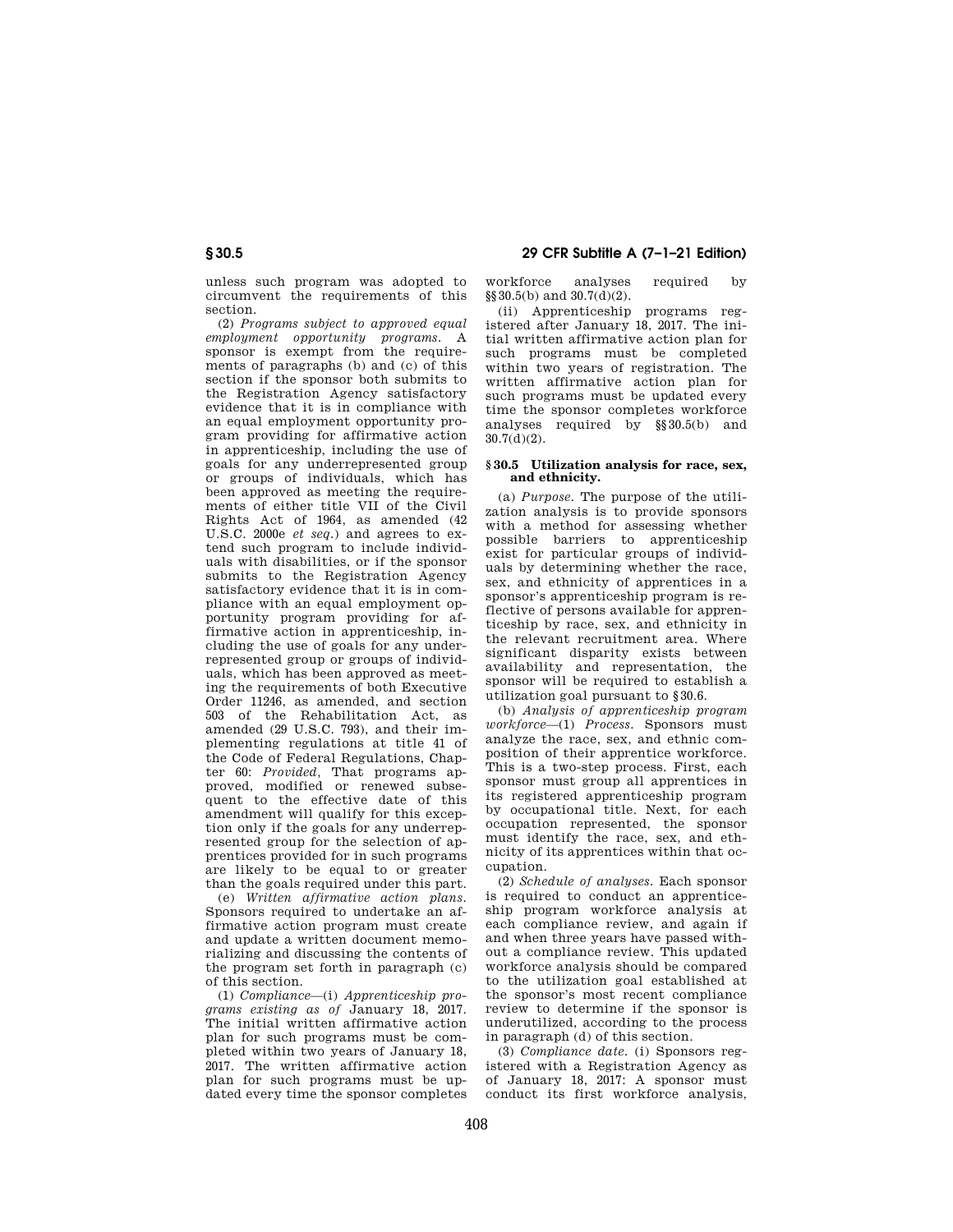pursuant to this section, no later than two years after January 18, 2017.

(ii) New sponsors: A sponsor registering with a Registration Agency after the effective date of the Final Rule must conduct its initial workforce analysis pursuant to this section no later than two years after the date of registration.

(c) *Availability analysis*—(1) The purpose of the availability analysis is to establish a benchmark against which the demographic composition of the sponsor's apprenticeship program can be compared in order to determine whether barriers to equal opportunity may exist with regard to the sponsor's apprenticeship program.

(2) Availability is an estimate of the number of qualified individuals available for apprenticeship by race, sex, and ethnicity expressed as a percentage of all qualified persons available for apprenticeship in the sponsor's relevant recruitment area.

(3) In determining availability, the following factors must be considered for each major occupation group represented in the sponsor's registered apprenticeship program standards:

(i) The percentage of individuals who are eligible for enrollment in the apprenticeship program. within the sponsor's relevant recruitment area broken down by race, sex, and ethnicity; and

(ii) The percentage of the sponsor's employees who are eligible for enrollment in the apprenticeship program broken down by race, sex, and ethnicity.

(4) In determining availability, the relevant recruitment area is defined as the geographical area from which the sponsor usually seeks or reasonably could seek apprentices. The sponsor must identify the relevant recruitment area in its written affirmative action plan. The sponsor may not draw its relevant recruitment area in such a way as to have the effect of excluding individuals based on race, sex, or ethnicity from consideration, and must develop a brief rationale for selection of that recruitment area.

(5) Availability will be derived from the most current and discrete statistical information available. Examples of such information include census data, data from local job service offices, and data from colleges or other training institutions.

(6) Sponsors, working with the Registration Agency, will conduct availability analyses at each compliance review.

(d) *Rate of utilization.* To determine the rate of utilization, the sponsor, working with the Registration Agency, must group each occupational title in its apprenticeship workforce by major occupation group and compare the racial, sex, and ethnic representation within each major occupation group to the racial, sex, and ethnic representation available in the relevant recruitment area, as determined in paragraph (c) of this section. When the sponsor's utilization of women, Hispanics or Latinos, or a particular racial minority group is significantly less than would be reasonably expected given the availability of such individuals for apprenticeship, the sponsor must establish a utilization goal for the affected group in accordance with the procedures set forth in §30.6. Sponsors are not required or expected to establish goals where no significant disparity in utilization rates has been found.

## **§ 30.6 Establishment of utilization goals for race, sex, and ethnicity.**

(a) Where, pursuant to §30.5, a sponsor is required to establish a utilization goal for a particular racial, sex, or ethnic group in a major occupation group in its apprenticeship program, the sponsor, working with the Registration Agency, must establish a percentage goal at least equal to the figure derived under §30.5(c) for that major occupation group.

(b) A sponsor's determination under §30.5 that a utilization goal is required constitutes neither a finding nor an admission of discrimination.

(c) Utilization goals serve as objectives or targets reasonably attainable by means of applying every good faith effort to make all aspects of the entire affirmative action program work. Utilization goals are used to measure the effectiveness of the sponsor's outreach, recruitment, and retention efforts.

(d) In establishing utilization goals, the following principles apply: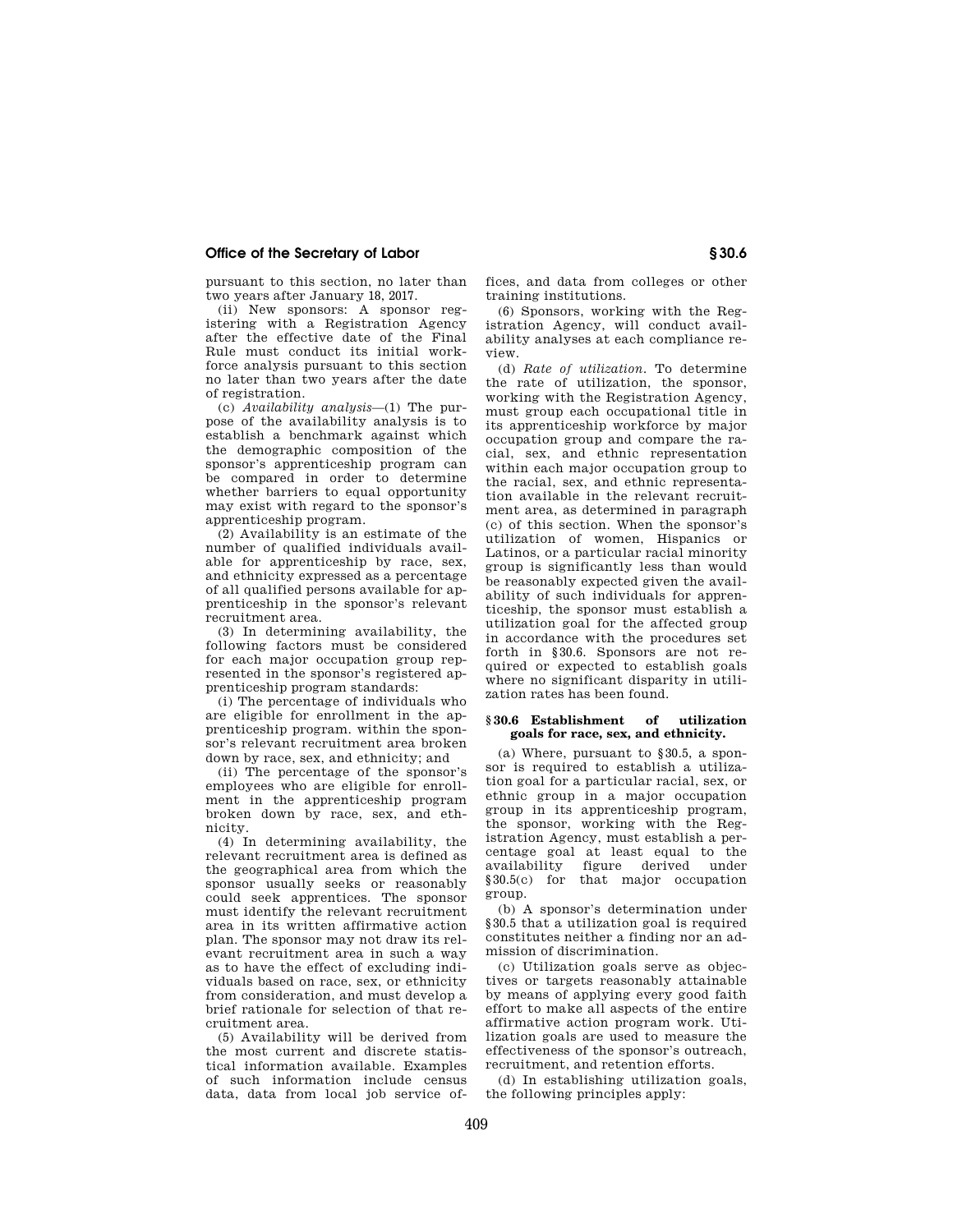**§ 30.7 29 CFR Subtitle A (7–1–21 Edition)** 

(1) Utilization goals may not be rigid and inflexible quotas, which must be met, nor are they to be considered either a ceiling or a floor for the selection of particular groups as apprentices. Quotas are expressly forbidden.

(2) Utilization goals may not provide a sponsor with a justification to extend a preference to any individual, select an individual, or adversely affect an individual's status as an apprentice, on the basis of that person's race, sex, or ethnicity.

(3) Utilization goals do not create set-asides for specific groups, nor are they intended to achieve proportional representation or equal results.

(4) Utilization goals may not be used to supersede eligibility requirements for apprenticeship. Affirmative action programs prescribed by the regulations of this part do not require sponsors to select a person who lacks qualifications to participate in the apprenticeship program successfully, or select a less-qualified person in preference to a more qualified one.

## **§ 30.7 Utilization goals for individuals with disabilities.**

(a) *Utilization goal.* The Administrator of OA has established a utilization goal of 7 percent for employment of qualified individuals with disabilities as apprentices for each major occupation group within which the sponsor has an apprenticeship program.

(b) *Purpose.* The purpose of the utilization goal established in paragraph (a) of this section is to establish a benchmark against which the sponsor must measure the representation of individuals with disabilities in the sponsor's apprentice workforce by major occupation group. The goal serves as an equal opportunity objective that should be attainable by complying with all of the affirmative action requirements of this part.

(c) *Periodic review of goal.* The Administrator of OA will periodically review and update, as appropriate, the utilization goal established in paragraph (a) of this section.

(d) *Utilization analysis*—(1) *Purpose.*  The utilization analysis is designed to evaluate the representation of individuals with disabilities in the sponsor's apprentice workforce grouped by major occupation group. If individuals with disabilities are represented in the sponsor's apprentice workforce in any given major occupation group at a rate less than the utilization goal, the sponsor must take specific measures outlined in paragraphs (e) and (f) of this section.

(2) *Apprentice workforce analysis*—(i) *Process.* Sponsors are required to analyze the representation of individuals with disabilities within their apprentice workforce by occupation. This is a two-step process. First, as required in §30.5, each sponsor must group all apprentices in its registered apprenticeship program according to the occupational titles represented in its registered apprenticeship program. Next, for each occupation represented, the sponsor must identify the number of apprentices with disabilities.

(ii) *Schedule of evaluation.* The sponsor must conduct its apprentice workforce analysis at each compliance review, and again if and when three years have passed without a compliance review. This updated workforce analysis, grouped according to major occupation group, should then be compared to the utilization goal established under paragraph (a) of this section.

(iii) *Compliance date.* (A) Sponsors currently registered with a Registration Agency: A sponsor must conduct its first workforce analysis, pursuant to this section, no later than two years after January 18, 2017.

(B) New sponsors: A sponsor registering with a Registration Agency after January 18, 2017 must conduct its initial workforce analysis pursuant to this section no later than two years after the date of registration.

(e) *Identification of problem areas.*  When the sponsor, working with the Registration Agency, determines that the percentage of individuals with disabilities in one or more major occupation groups within which a sponsor has apprentices is less than the utilization goal established in paragraph (a) of this section, the sponsor must take steps to determine whether and/or where impediments to equal opportunity exist. When making this determination, the sponsor must look at the results of its assessment of personnel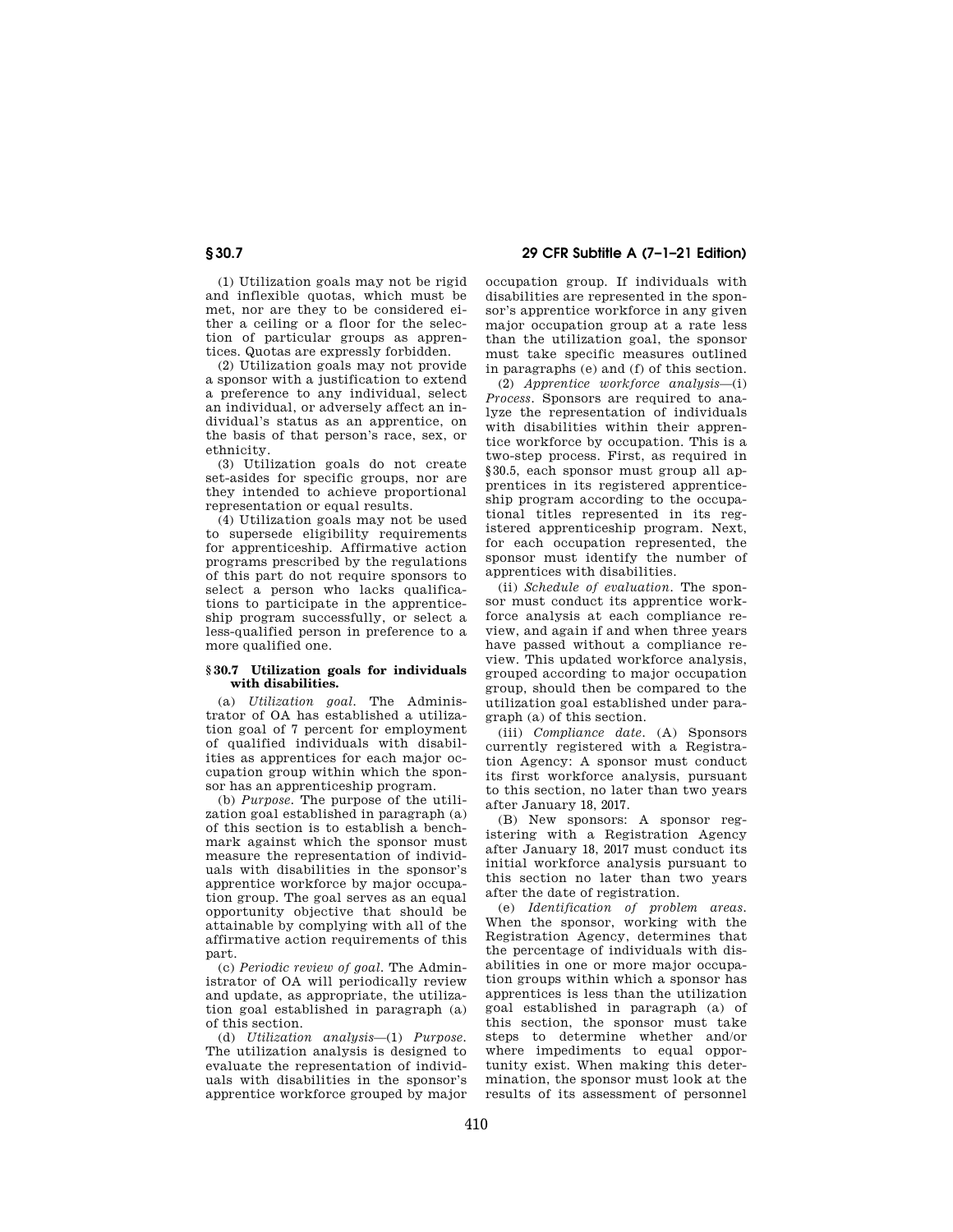processes required by §30.9 and the effectiveness of its outreach and recruitment efforts required by §30.8 of this part, if applicable.

(f) *Action-oriented programs.* The sponsor must undertake action-oriented programs, including targeted outreach, recruitment, and retention activities identified in §30.8, designed to correct any problem areas that the sponsor identified pursuant to its review of personnel processes and outreach and recruitment efforts.

(g) *Utilization goal relation to discrimination.* A determination that the sponsor has not attained the utilization goal established in paragraph (a) of this section in one or more major occupation groups does not constitute either a finding or admission of discrimination in violation of this part.

(h) *Utilization goal not a quota or ceiling.* The utilization goal established in paragraph (a) of this section must not be used as a quota or ceiling that limits or restricts the employment of individuals with disabilities as apprentices.

#### **§ 30.8 Targeted outreach, recruitment, and retention.**

(a) *Minimum activities required.* Where a sponsor has found underutilization and established a utilization goal for a specific group or groups pursuant to §30.6 and/or where a sponsor has determined pursuant to §30.7(f) that there are problem areas resulting in impediments to equal employment opportunity, the sponsor must undertake targeted outreach, recruitment, and retention activities that are likely to generate an increase in applications for apprenticeship and improve retention of apprentices from the targeted group or groups and/or from individuals with disabilities, as appropriate. In furtherance of this requirement, the sponsor must:

(1) Set forth in its written affirmative action plan the specific targeted outreach, recruitment, and retention activities it plans to take for the upcoming program year. Such activities must include at a minimum:

(i) Dissemination of information to organizations serving the underutilized group regarding the nature of apprenticeship, requirements for selection for apprenticeship, availability of apprenticeship opportunities, and the equal opportunity pledge of the sponsor. These organizations may include: Community-based organizations; local high schools; local community colleges; local vocational, career and technical schools; and local workforce system partners including One Stop Career Centers;

(ii) Advertising openings for apprenticeship opportunities by publishing advertisements in appropriate media which have wide circulation in the relevant recruitment areas;

(iii) Cooperation with local school boards and vocational education systems to develop and/or establish relationships with pre-apprenticeship programs targeting students from the underutilized group to prepare them to meet the standards and criteria required to qualify for entry into apprenticeship programs; and

(iv) Establishment of linkage agreements or partnerships enlisting the assistance and support of pre-apprenticeship programs, community-based organizations, advocacy organizations, or other appropriate organizations, in recruiting qualified individuals for apprenticeship;

(2) Evaluate and document after every selection cycle for registering apprentices the overall effectiveness of such activities;

(3) Refine its targeted outreach, recruitment, and retention activities as needed; and

(4) Maintain records of its targeted outreach, recruitment, and retention activities and records related to its evaluation of these activities.

(b) *Other activities.* In addition to the activities set forth in paragraph (a) of this section, as a matter of best practice, sponsors are encouraged but not required to consider other outreach, recruitment, and retention activities that may assist sponsors in addressing any barriers to equal opportunity in apprenticeship. Such activities include but are not limited to:

(1) Enlisting the use of journeyworkers from the underutilized group or groups to assist in the implementation of the sponsor's affirmative action program;

(2) Enlisting the use of journeyworkers from the underutilized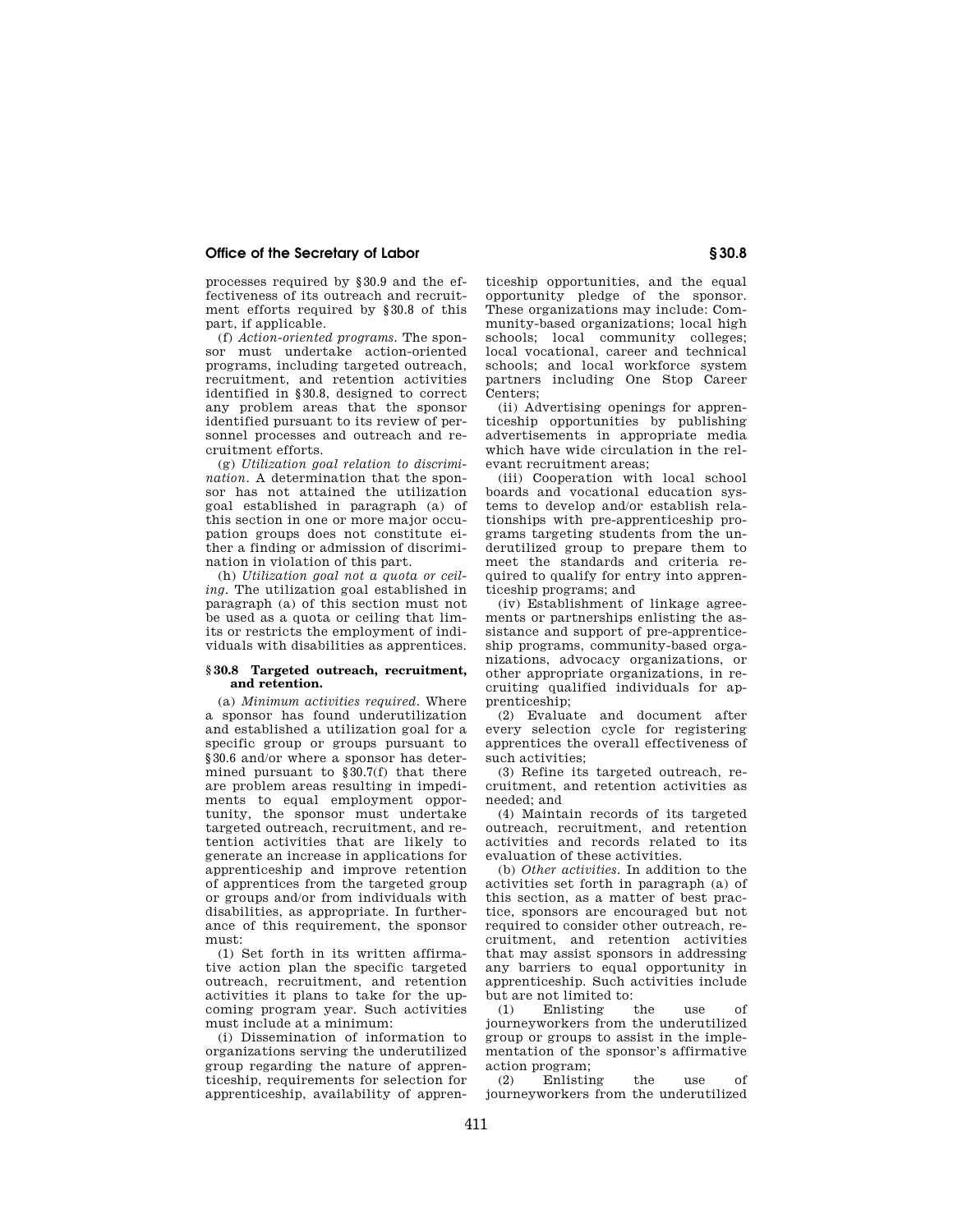group or groups to mentor apprentices and to assist with the sponsor's targeted outreach and recruitment activities; and

(3) Conducting exit interviews of each apprentice who leaves the sponsor's apprenticeship program prior to receiving a certificate of completion to understand better why the apprentice is leaving the program and to help shape the sponsor's retention activities.

### **§ 30.9 Review of personnel processes.**

(a) As part of its affirmative action program, the sponsor must, for each registered apprenticeship program, engage in an annual review of its personnel processes related to the administration of the apprenticeship program to ensure that the sponsor is operating an apprenticeship program free from discrimination based on race, color, religion, national origin, sex, sexual orientation, age (40 or older), genetic information, and disability. This annual review is required regardless of whether the sponsor is underutilized as described in §30.5(d). The review must be a careful, thorough, and systematic one and include review of all aspects of the apprenticeship program at the program, industry and occupation level, including, but not limited to, the qualifications for apprenticeship, application and selection procedures, wages, outreach and recruitment activities, advancement opportunities, promotions, work assignments, job performance, rotations among all work processes of the occupation, disciplinary actions, handling of requests for reasonable accommodations, and the program's accessibility to individuals with disabilities (including to the use of information and communication technology). The sponsor must make any necessary modifications to its program to ensure that its obligations under this part are met.

(1) *Compliance date.* (i) Current sponsors: A sponsor that has a registered apprenticeship program as of the effective date of this regulation must comply with the obligations of paragraph (a) of this section within two years of the effective date of this rule.

(ii) New sponsors: A sponsor registering with a Registration Agency after the effective date of this regula-

**§ 30.9 29 CFR Subtitle A (7–1–21 Edition)** 

tion shall comply with the obligations of paragraph (a) of this section within two years after the date of registration.

*(2) [Reserved]* 

(b) The sponsor must include a description of its review in its written affirmative action plan and identify in the written plan any modifications made or to be made to the program as a result of its review.

### **§ 30.10 Selection of apprentices.**

(a) A sponsor's procedures for selection of apprentices must be included in the written plan for Standards of Apprenticeship submitted to and approved by the Registration Agency, as required under §29.5 of this title.

(b) Sponsors may utilize any method or combination of methods for selection of apprentices, provided that the selection method(s) used meets the following requirements:

(1) The use of the selection procedure(s) must comply with the Uniform Guidelines on Employee Selection Procedures (UGESP) (41 CFR part 60–3), including the requirements to evaluate the impact of the selection procedure on race, sex, and ethnic groups (Hispanic or Latino/non-Hispanic or Latino) and to demonstrate job-relatedness and business necessity for those procedures that result in adverse impact in accordance with the requirements of UGESP.

(2) The selection procedure(s) must be uniformly and consistently applied to all applicants and apprentices within each selection procedure utilized.

(3) The selection procedure(s) must comply with title I of the ADA and EEOC's implementing regulations at part 1630. This procedure(s) must not screen out or tend to screen out an individual with a disability or a class of individuals with disabilities, on the basis of disability, unless the standard, test or other selection criteria, as used by the program sponsor, is shown to be job-related for the position in question and is consistent with business necessity.

(4) The selection procedure(s) must be facially neutral in terms of race, color, religion, national origin, sex, sexual orientation, age (40 or older), genetic information, and disability.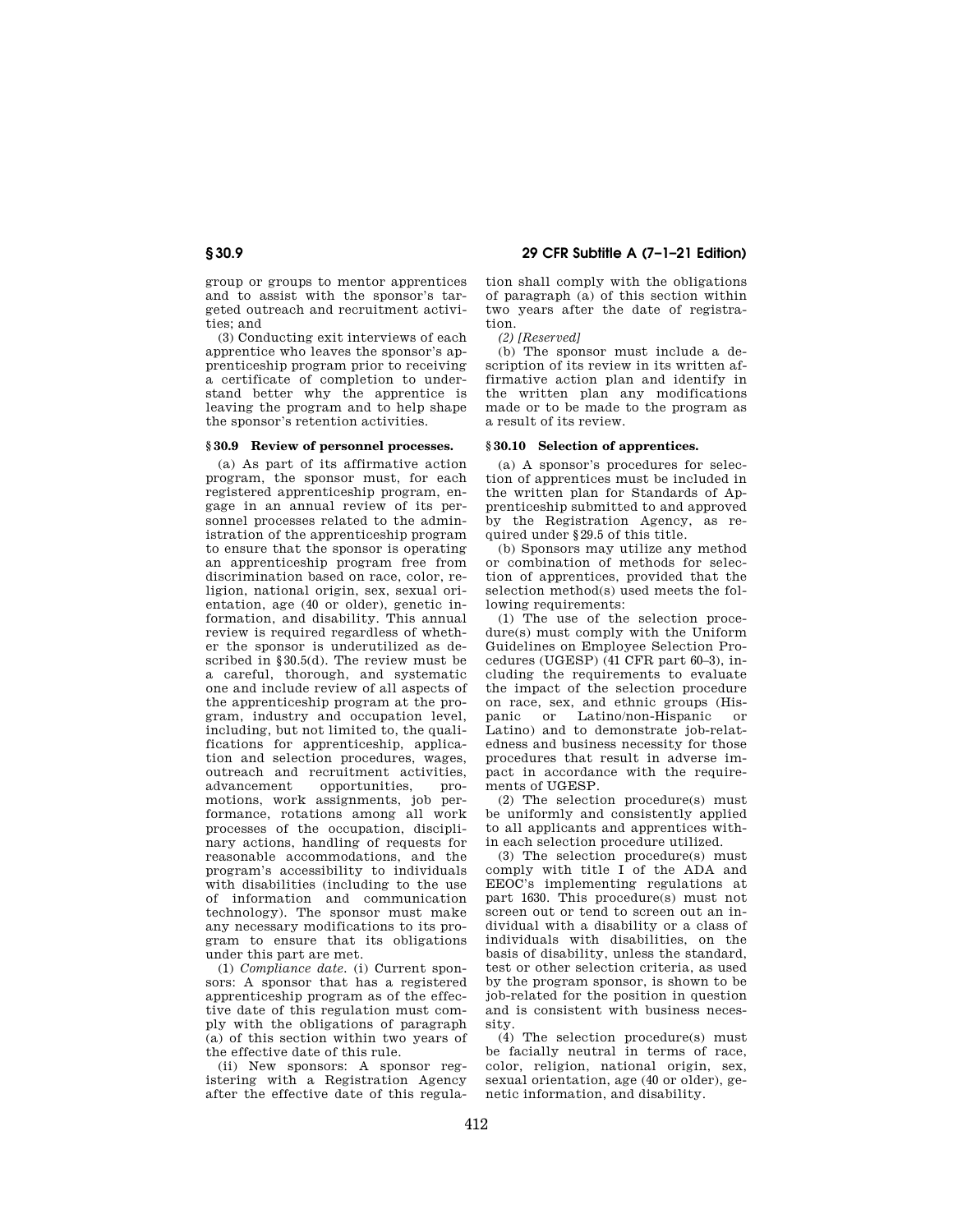## **§ 30.11 Invitation to self-identify as an individual with a disability.**

(a) *Pre-offer.* (1) A sponsor adopting an affirmative action program pursuant to §30.4 must invite applicants for apprenticeship to inform the sponsor whether the applicant believes that that he or she is an individual with a disability as defined in §30.2. This invitation must be provided to each applicant when the applicant applies or is considered for apprenticeship. The invitation may be included with the application materials for apprenticeship, but must be separate from the application.

(2) The sponsor must invite an applicant to self-identify as required in paragraph (a) of this section using the language and manner prescribed by the Administrator and published on the OA Web site.

(b) *Post offer.* (1) At any time after acceptance into the apprenticeship program, but before the applicant begins his or her apprenticeship, the sponsor must invite the applicant to inform the sponsor whether the applicant believes that he or she is an individual with a disability as defined in §30.2.

(2) The sponsor must invite an applicant to self-identify as required in paragraph (b) of this section using the language and manner prescribed by the Administrator and published on the OA Web site.

(c) *Apprentices.* (1) Within the timeframe specified in paragraph (h) below, the sponsor must make a one-time invitation to each current apprentice to inform the sponsor whether he or she is an individual with a disability as defined in §30.2. The sponsor must make this invitation using the language and manner prescribed by the Administrator and published on the OA Web site.

(2) Thereafter, the sponsor must remind apprentices yearly that they may voluntarily update their disability status.

(d) *Voluntary self-identification for apprentices.* The sponsor may not compel or coerce an individual to self-identify as an individual with a disability.

(e) *Confidentiality.* The sponsor must keep all information on self-identification confidential, and must maintain it in a data analysis file (rather than the

medical files of individual apprentices) as required under §30.12(e). The sponsor must provide self-identification information to the Registration Agency upon request. Self-identification information may be used only in accordance with this part.

(f) *Affirmative action obligations.* Nothing in this section may relieve the sponsor of its obligation to take affirmative action with respect to those applicants and apprentices of whose disability the sponsor has knowledge.

(g) *Nondiscrimination obligations.*  Nothing in this section may relieve the sponsor from liability for discrimination in violation of this part.

(h) *Compliance dates.* (1) Sponsors currently registered with a Registration Agency: A sponsor must begin inviting applicants and apprentices to identify as individuals with disabilities, pursuant to this section, no later than two years after the January 18, 2017. A sponsor must also invite each of its current apprentices to voluntarily inform the sponsor whether the apprentice believes that he or she is an individual with a disability, as defined in §30.2, no later than two years after January 18, 2017.

(2) New sponsors: A sponsor registering with a Registration Agency after the effective date of this Final Rule must begin inviting applicants and apprentices to identify as individuals with disabilities, pursuant to this section, no later than two years after the date of registration. A sponsor covered by this subparagraph must also invite each of its current apprentices to voluntarily inform the sponsor whether the apprentice believes that he or she is an individual with a disability, as defined in §30.2, no later than two years after the date of registration.

## **§ 30.12 Recordkeeping.**

(a) *General obligation.* Each sponsor must collect such data and maintain such records as the Registration Agency finds necessary to determine whether the sponsor has complied or is complying with the requirements of this part. Such records must include, but are not limited to records relating to: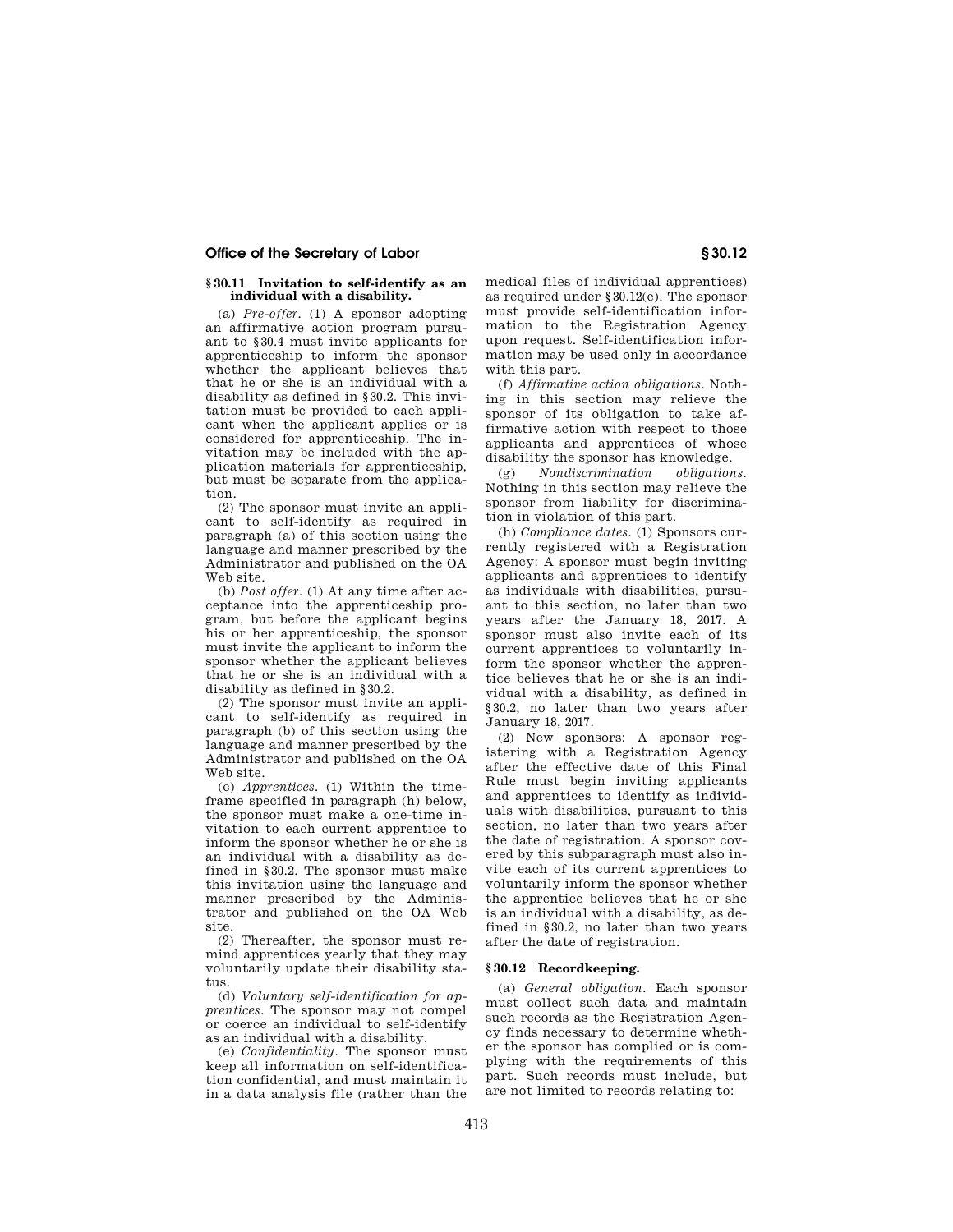**§ 30.12 29 CFR Subtitle A (7–1–21 Edition)** 

(1) Selection for apprenticeship, including applications, tests and test results, interview notes, bases for selection or rejection, and any other records required to be maintained under UGESP;

(2) The invitation to self-identify as an individual with a disability;

(3) Information relative to the operation of the apprenticeship program, including but not limited to job assignments in all components of the occupation as required under §29.5(b)(3) of this title, promotion, demotion, transfer, layoff, termination, rates of pay, other forms of compensation, conditions of work, hours of work, hours of training provided, and any other personnel records relevant to EEO complaints filed with the Registration Agency under §30.14 or with other enforcement agencies;

(4) Compliance with the requirements of  $$30.3$ 

(5) Requests for reasonable accommodation; and

(6) Any other records pertinent to a determination of compliance with these regulations, as may be required by the Registration Agency.

(b) *Sponsor identification of record.* For any record the sponsor maintains pursuant to this part, the sponsor must be able to identify the race, sex, ethnicity (Hispanic or Latino/non-Hispanic or Latino), and when known, disability status of each apprentice, and where possible, the race, sex, ethnicity, and disability status of each applicant to apprenticeship and supply this information upon request to the Registration Agency.

(c) *Affirmative action programs.* Each sponsor required under §30.4 to develop and maintain an affirmative action program must retain both the written affirmative action plan and documentation of its component elements set forth in §§30.5, 30.6, 30.7, 30.8, 30.9, and 30.11.

(d) *Maintenance of records.* The records required by this part and any other information relevant to compliance with these regulations must be maintained for 5 years from the date of the making of the record or the personnel action involved, whichever occurs later, and must be made available upon request to the Registration Agency or other authorized representative in such form as the Registration Agency may determine is necessary to enable it to ascertain whether the sponsor has complied or is complying with this part. Failure to preserve complete and accurate records as required by paragraphs (a), (b), and (c) of this section constitutes noncompliance with this part.

(e) *Confidentiality and use of medical information.* (1) Any information obtained pursuant to this part regarding the medical condition or history of an applicant or apprentice must be collected and maintained on separate forms and in separate medical files and treated as a confidential medical record, except that:

(i) Supervisors and managers may be informed regarding necessary restrictions on the work or duties of the applicant or apprentice and necessary accommodations;

(ii) First aid and safety personnel may be informed, when appropriate, if the disability might require emergency treatment; and

(iii) Government officials engaged in enforcing this part, the laws administered by OFCCP, or the ADA, must be provided relevant information on request.

(2) Information obtained under this part regarding the medical condition or history of any applicant or apprentice may not be used for any purpose inconsistent with this part.

(f) *Access to records.* Each sponsor must permit access during normal business hours to its places of business for the purpose of conducting on-site EEO compliance reviews and complaint investigations and inspecting and copying such books, accounts, and records, including electronic records, and any other material the Registration Agency deems relevant to the matter under investigation and pertinent to compliance with this part. The sponsor must also provide the Registration Agency access to these materials, including electronic records, off-site for purposes of conducting EEO compliance reviews and complaint investigations. Upon request, the sponsor must provide the Registration Agency information about all format(s), including specific electronic formats, in which its records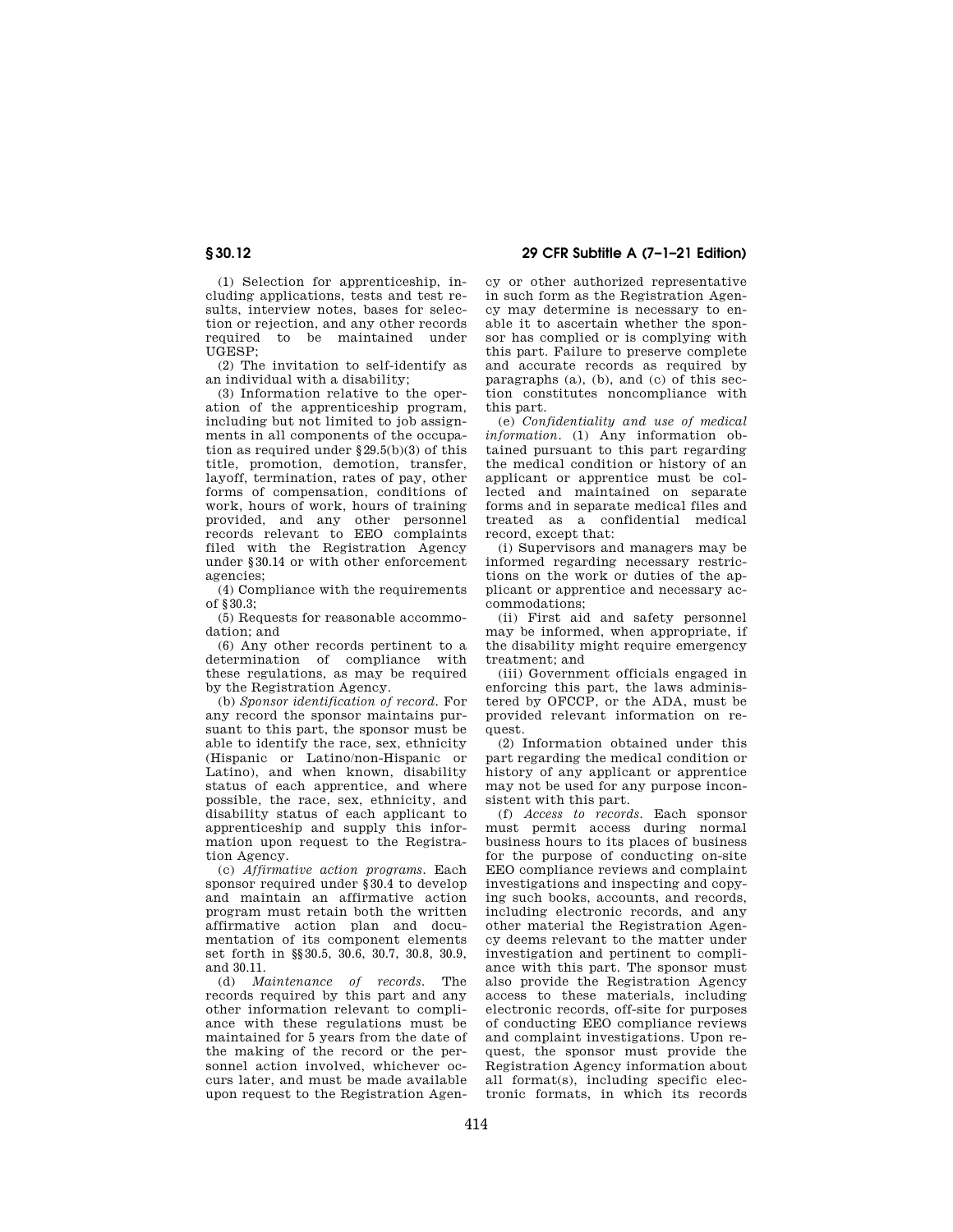and other information are available. Information obtained in this manner will be used only in connection with the administration of this part or other applicable EEO laws.

#### **§ 30.13 Equal employment opportunity compliance reviews.**

(a) *Conduct of compliance reviews.* The Registration Agency will regularly conduct EEO compliance reviews to determine if the sponsor maintains compliance with this part, and will also conduct EEO compliance reviews when circumstances so warrant. An EEO compliance review may consist of, but is not limited to, comprehensive analyses and evaluations of each aspect of the apprenticeship program through off-site reviews, such as desk audits of records submitted to the Registration Agency, and on-site reviews conducted at the sponsor's establishment that may involve examination of records required under this part; inspection and copying of documents related to recordkeeping requirements of this part; and interviews with employees, appren-<br>tices, journeyworkers, supervisors, tices, journeyworkers, managers, and hiring officials.

(b) *Notification of compliance review findings.* Within 45 business days of completing an EEO compliance review, the Registration Agency must present a written Notice of Compliance Review Findings to the sponsor's contact person through registered or certified mail, with return receipt requested. If the compliance review indicates a failure to comply with this part, the registration agency will so inform the sponsor in the Notice and will set forth in the Notice the following:

(1) The deficiency(ies) identified;

(2) How to remedy the deficiency(ies); (3) The timeframe within which the

deficiency(ies) must be corrected; and (4) Enforcement actions may be un-

dertaken if compliance is not achieved within the required timeframe.

(c) *Compliance.* (1) When a sponsor receives a Notice of Compliance Review Findings that indicates a failure to comply with this part, the sponsor must, within 30 business days of notification, either implement a compliance action plan and notify the Registration Agency of that plan or submit a written rebuttal to the Findings. Sponsors

may also seek to extend this deadline one time by up to 30 days for good cause shown. If the Registration Agency upholds the Notice after receiving a written response, the sponsor must implement a compliance action plan within 30 days of receiving the notice from the Registration Agency upholding its Findings. The compliance action plan must include, but is not limited to, the following provisions:

(i) A specific commitment, in writing, to correct or remediate identified deficiency(ies) and area(s) of noncompliance;

(ii) The precise actions to be taken for each deficiency identified;

(iii) The time period within which the cited deficiency(ies) will be remedied and any corrective program changes implemented; and

(iv) The name of the individual(s) responsible for correcting each deficiency identified.

(2) Upon the Registration Agency's approval of the compliance action plan, the sponsor may be considered in compliance with this part provided that the compliance action plan is implemented.

(d) *Enforcement actions.* Any sponsor that fails to implement its compliance action plan within the specified timeframes may be subject to an enforcement action under §30.15.

#### **§ 30.14 Complaints.**

(a) *Requirements for individuals filing complaints*—(1) *Who may file.* Any individual who believes that he or she has been or is being discriminated against on the basis of race, color, religion, national origin, sex, sexual orientation, age (40 or older), genetic information, or disability with regard to apprenticeship, or who believes he or she has been retaliated against as described in §30.17, may, personally or through an authorized representative, file a written complaint with the Registration Agency with whom the apprenticeship program is registered.

(2) *Time period for filing a complaint.*  Generally, a complaint must be filed within 300 days of the alleged discrimination or specified failure to follow the equal opportunity standards. However, for good cause shown, the Registration Agency may extend the filing time.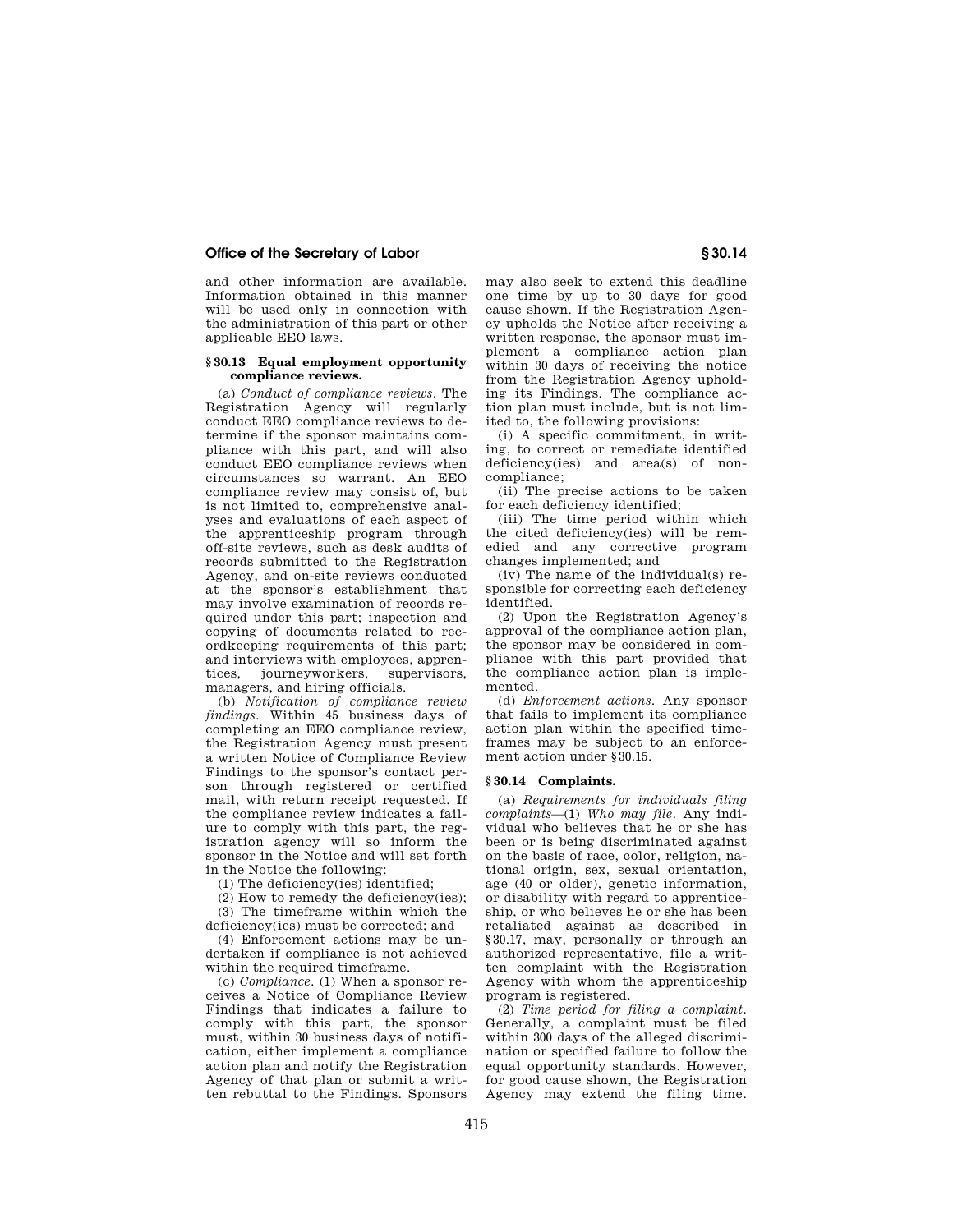The time period for filing is for the administrative convenience of the Registration Agency and does not create a defense for the respondent.

(3) *Contents of the complaint.* Each complaint must be made in writing and must contain the following information:

(i) The complainant's name, address and telephone number, or other means for contacting the complainant;

(ii) The identity of the respondent (the individual or entity that the complainant alleges is responsible for the discrimination);

(iii) A short description of the events that the complainant believes were discriminatory, including but not limited to when the events took place, what occurred, and why complainant believes the actions were discriminatory (for example, because of his or her race, color, religion, sex, sexual orientation, national origin, age (40 or older), genetic information, or disability).

(iv) The complainant's signature or the signature of the complainant's authorized representative.

(b) *Requirements of sponsors.* Sponsors must provide written notice to all applicants for apprenticeship and all apprentices of their right to file a discrimination complaint and the procedures for doing so. The notice must include the address, phone number, and other contact information for the Registration Agency that will receive and investigate complaints filed under this part. The notice must be provided in the application for apprenticeship and must also be displayed in a prominent, publicly available location where all apprentices will see the notice. The notice must contain the following specific wording:

### Your Right to Equal Opportunity

It is against the law for a sponsor of an apprenticeship program registered for Federal purposes to discriminate against an apprenticeship applicant or apprentice based on race, color, religion, national origin, sex, sexual orientation, age (40 years or older), genetic information, or disability. The sponsor must ensure equal opportunity with regard to all terms, conditions, and privileges associated with apprenticeship. If you think that you have been subjected to discrimination, you may file a complaint within 300 days from the date of the alleged discrimination or failure to follow the equal oppor-

**§ 30.14 29 CFR Subtitle A (7–1–21 Edition)** 

tunity standards with [INSERT NAME OF REGISTRATION AGENCY, ADDRESS. REGISTRATION AGENCY, ADDRESS, PHONE NUMBER, EMAIL ADDRESS, AND CONTACT NAME OF INDIVIDUAL AT THE REGISTRATION AGENCY WHO IS RESPON-SIBLE FOR RECEIVING COMPLAINTS]. You may also be able to file complaints directly with the EEOC, or State fair employment practices agency. If those offices have jurisdiction over the sponsor/employer, their contact information is listed below  $IN-$ SERT CONTACT INFORMATION FOR EEOC AS PROVIDED ON ''EEO IS THE LAW POSTER," AND CONTACT INFORMATION FOR STATE FEPA AS PROVIDED ON STATE FEPA POSTER, AS APPLICABLE]

Each complaint filed must be made in writing and include the following information:

1. Complainant's name, address and telephone number, or other means for contacting the complainant;

2. The identity of the respondent (*i.e.* the name, address, and telephone number of the individual or entity that the complainant alleges is responsible for the discrimination);

3. A short description of the events that the complainant believes were discriminatory, including but not limited to when the events took place, what occurred, and why the complainant believes the actions were discriminatory (for example, because of his/ her race, color, religion, sex, sexual orientation, national origin, age (40 or older), genetic information, or disability);

4. The complainant's signature or the signature of the complainant's authorized representative.

(c) *Requirements of the Registration Agency*—(1) *Conduct investigations.* The investigation of a complaint filed under this part will be undertaken by the Registration Agency, and will proceed as expeditiously as possible. In conducting complaint investigations, the Registration Agency must:

(i) Provide written notice to the complainant acknowledging receipt of the complaint;

(ii) Contact the complainant, if the complaint form is incomplete, to obtain full information necessary to initiate an investigation;

(iii) Initiate an investigation upon receiving a complete complaint;

(iv) Complete a thorough investigation of the allegations of the complaint and develop a complete case record that must contain, but is not limited to, the name, address, and telephone number of each person interviewed, the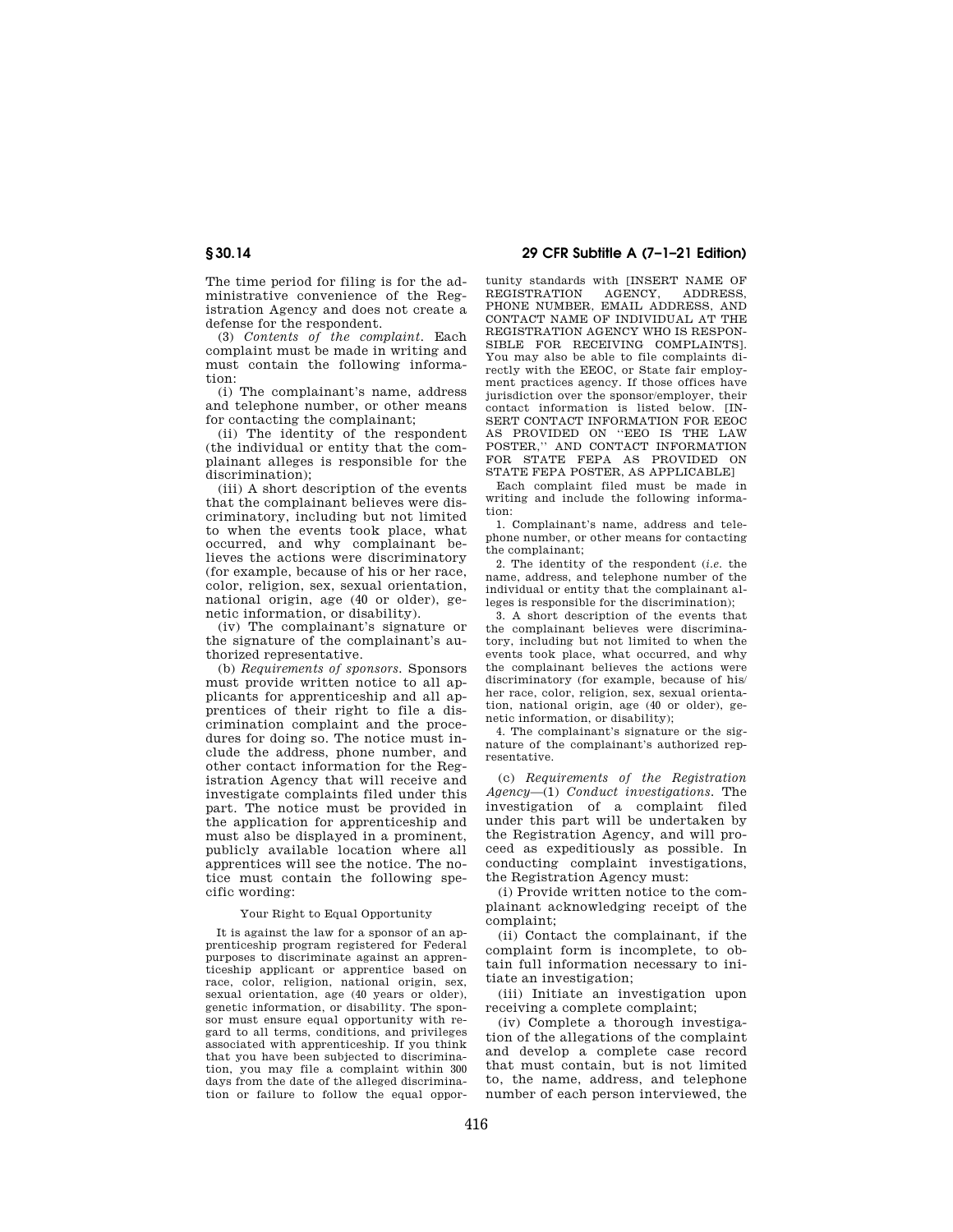interview statements, copies, transcripts, or summaries (where appropriate) of pertinent documents, and a narrative report of the investigation with references to exhibits and other evidence which relate to the alleged violations; and

(v) Provide written notification of the Registration Agency's findings to both the respondent and the complainant.

(2) *Seek compliance.* Where a report of findings from a complaint investigation indicates a violation of the nondiscrimination requirements of this part, the Registration Agency should attempt to resolve the matter quickly at the Registration Agency level whenever appropriate. Where a complaint of discrimination cannot be resolved at the Registration Agency level to the satisfaction of the complainant, the Registration Agency must refer the complaint to other Federal, State or local EEO agencies, as appropriate.

(3) *Referrals to other EEO agencies.*  The Registration Agency, at its discretion, may choose to refer a complaint immediately upon its receipt or any time thereafter to:

(i) The EEOC;

(ii) The United States Attorney General;

(iii) The Department's OFCCP; or

(iv) For an SAA, to its Fair Employment Practices Agency.

(4) *Alternative complaint procedures.*  An SAA may adopt a complaint review procedure differing in detail from that given in this section provided it is submitted for review to and receives approval by the Administrator.

## **§ 30.15 Enforcement actions.**

Where the Registration Agency, as a result of a compliance review, complaint investigation, or other reason, determines that the sponsor is not operating its apprenticeship program in accordance with this part, the Registration Agency must notify the sponsor in writing of the specific violation(s) identified and may:

(a) Offer the sponsor technical assistance to promote compliance with this part.

(b) Suspend the sponsor's right to register new apprentices if the sponsor fails to implement a compliance action

plan to correct the specific violation(s) identified within 30 business days from the date the sponsor is so notified of the violation(s), or, if the sponsor submits a written response to the findings of noncompliance, fails to implement a compliance action plan within 30 days of receiving the Registration Agency's notice upholding its initial noncompliance findings. If the sponsor has not implemented a compliance action plan within 30 business days of notification of suspension, the Registration Agency may institute proceedings to deregister the program in accordance with the deregistration proceedings set forth in part 29 of this chapter, or if the Registration Agency does not institute such proceedings within 45 days of the start of the suspension, the suspension is lifted.

(c) Take any other action authorized by law. These other actions may include, but are not limited to:

(1) Referral to the EEOC;

(2) Referral to an appropriate State fair employment practice agency; or

(3) Referral to the Department's OFCCP.

## **§ 30.16 Reinstatement of program registration.**

An apprenticeship program that has been deregistered pursuant to this part may be reinstated by the Registration Agency upon presentation of adequate evidence that the apprenticeship program is operating in accordance with this part.

## **§ 30.17 Intimidation and retaliation prohibited.**

(a) A participant in an apprenticeship program may not be intimidated, threatened, coerced, retaliated against, or discriminated against because the individual has:

(1) Filed a complaint alleging a violation of this part;

(2) Opposed a practice prohibited by the provisions of this part or any other Federal or State equal opportunity law;

(3) Furnished information to, or assisted or participated in any manner, in any investigation, compliance review, proceeding, or hearing under this part or any Federal or State equal opportunity law; or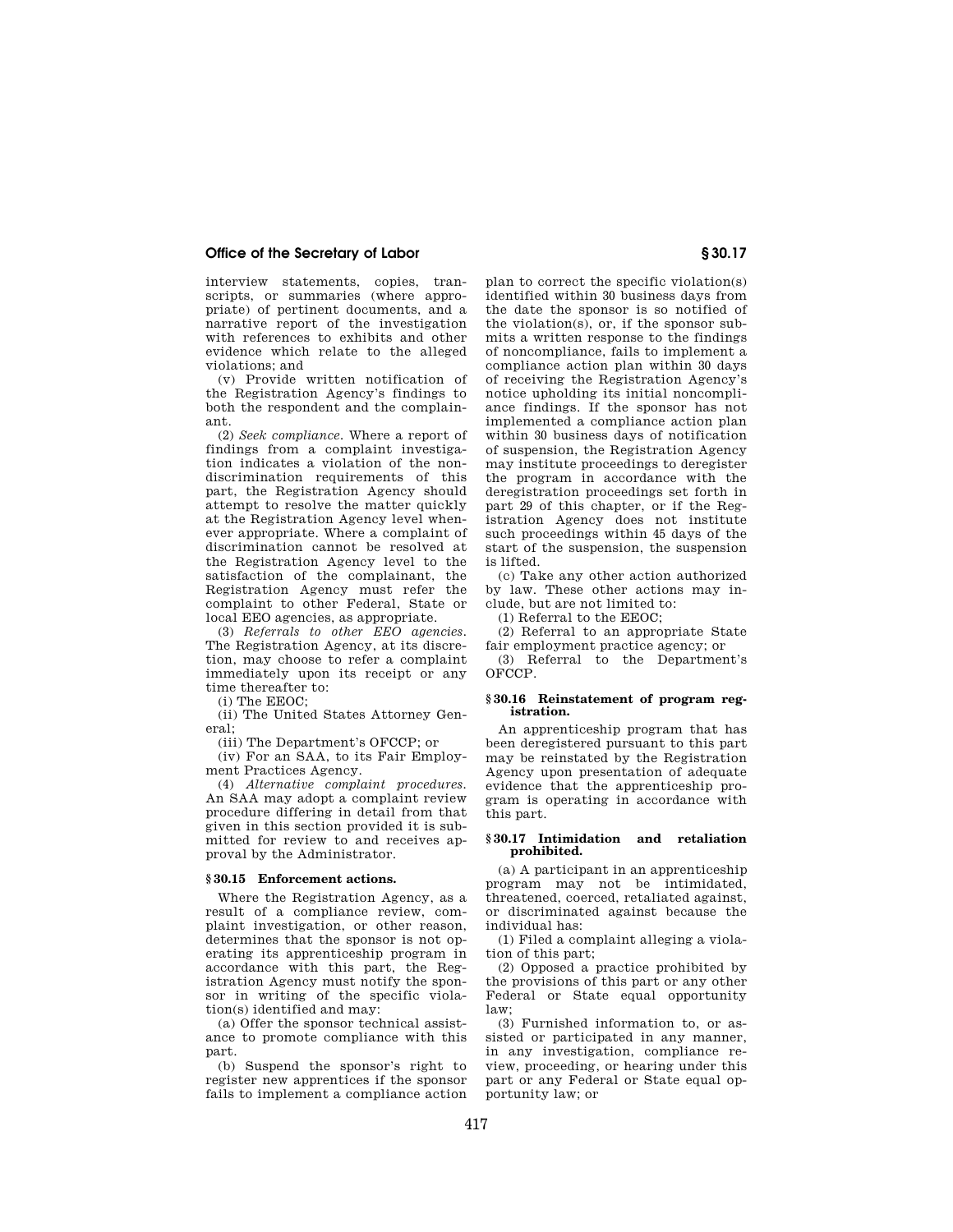**§ 30.18 29 CFR Subtitle A (7–1–21 Edition)** 

(4) Otherwise exercised any rights and privileges under the provisions of this part.

(b) Any sponsor that permits such intimidation or retaliation in its apprenticeship program, including by participating employers, and fails to take appropriate steps to prevent such activity will be subject to enforcement action under §30.15.

## **§ 30.18 State apprenticeship agencies.**

(a) *State plan.* (1) Within 1 year of January 18, 2017, unless an extension for good cause is sought and granted by the Administrator, an SAA that seeks to obtain or maintain recognition under §29.13 of this title must submit to OA a State EEO plan that:

(i) Includes, at a minimum, draft State apprenticeship authorizing language corresponding to the requirements of this part; and

(ii) Requires all apprenticeship programs registered with the State for Federal purposes to comply with the requirements of the State's EEO plan within 180 days from the date that OA provides written approval of the State EEO plan submitted under this para $graph (a)(1)$ .

(2) Upon receipt of the State's EEO plan, OA will review the plan to determine if the plan conforms to this part. OA will:

(i) Grant the SAA continued recognition during this review period;

(ii) Provide technical assistance to facilitate conformity, and provide written notification of the areas of nonconformity, if any; and

(iii) Upon successful completion of the review process, notify the SAA of OA's determination that the State's EEO plan conforms to this part.

(3) If the State does not submit a revised State EEO plan that addresses identified non-conformities within 90 days from the date that OA provides the SAA with written notification of the areas of nonconformity, OA will begin the process set forth in §29.14 of this title to rescind recognition of the SAA.

(4) An SAA that seeks to obtain or maintain recognition must obtain the Administrator's written concurrence in any proposed State EEO plan, as well as any subsequent modification to that plan, as provided in §29.13(b)(9) of this title.

(b) *Recordkeeping requirements.* A recognized SAA must keep all records pertaining to program compliance reviews, complaint investigations, and any other records pertinent to a determination of compliance with this part. These records must be maintained for five years from the date of their creation.

(c) *Retention of authority.* As provided in §29.13 of this chapter, OA retains the full authority to:

(1) Conduct compliance reviews of all registered apprenticeship programs;

(2) Conduct complaint investigations of any program sponsor to determine whether an apprenticeship program registered for Federal purposes is operating in accordance with this part;

(3) Deregister for Federal purposes an apprenticeship program registered with a recognized SAA as provided in §§29.8(b) and 29.10 of this chapter; and

(4) Refer any matter pertaining to paragraph  $(c)(1)$  or  $(2)$  of this section to the following:

(i) The EEOC or the U.S. Attorney General with a recommendation for the institution of an enforcement action under title VII of the Civil Rights Act of 1964, as amended; the ADEA; GINA, or title I of the ADA;

(ii) The Department's OFCCP with a recommendation for the institution of agency action under Executive Order 11246; or section 503 of the Rehabilitation Act of 1973, as amended; or

(iii) The U.S. Attorney General for other action as authorized by law.

(d) *Derecognition.* A recognized SAA that fails to comply with the requirements of this section will be subject to derecognition proceedings, as provided in §29.14 of this chapter.

## **§ 30.19 Exemptions.**

Requests for exemption from these regulations, or any part thereof, must be made in writing to the Registration Agency and must contain a statement of reasons supporting the request. Exemptions may be granted for good cause by the Registration Agency. State Apprenticeship Agencies must receive approval to grant an exemption